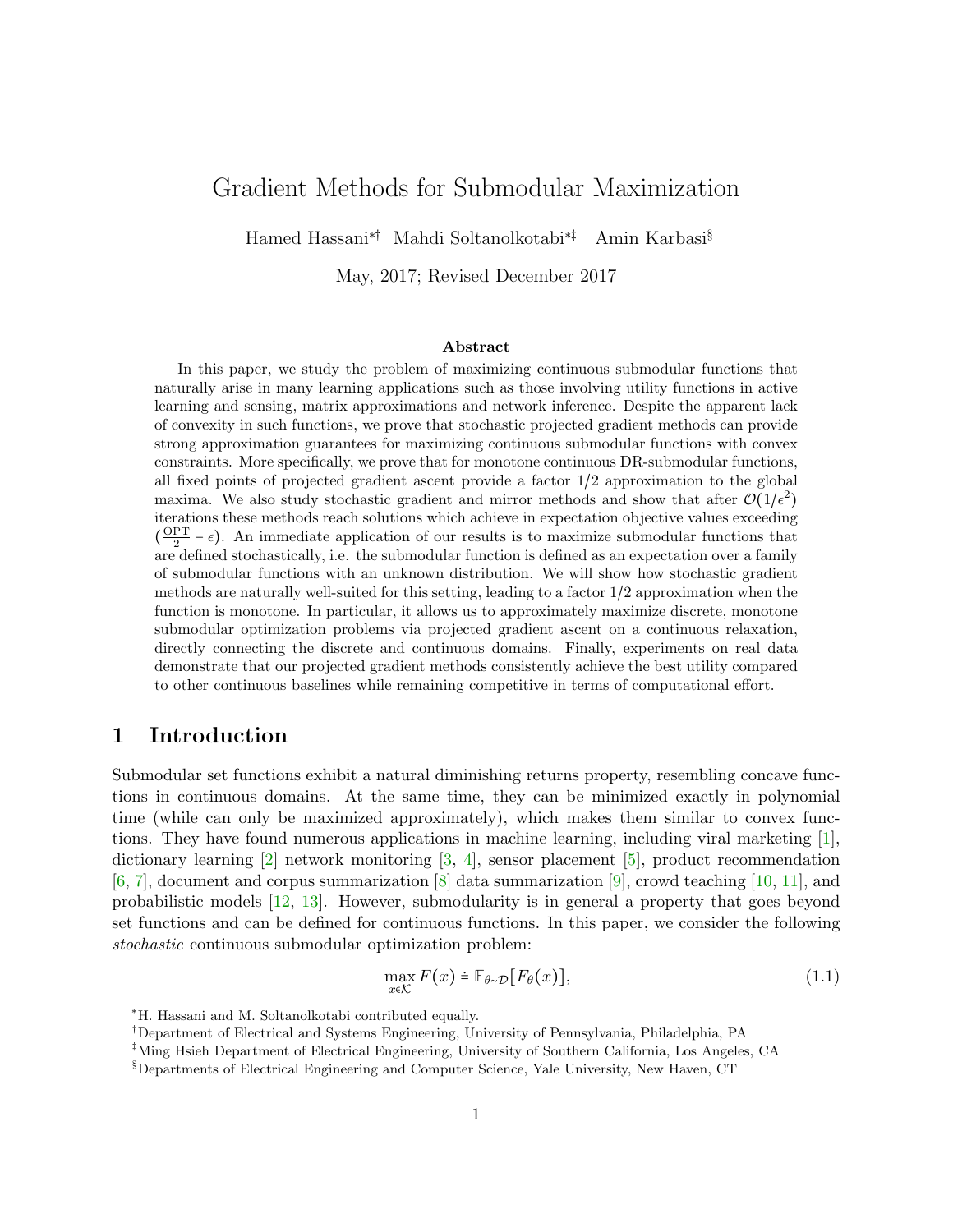where K is a bounded convex body, D is generally an unknown distribution, and  $F_{\theta}$ 's are continuous submodular functions for every  $\theta \in \mathcal{D}$ . We also denote the optimum value as OPT  $\triangleq \max_{x \in \mathcal{K}} F(x)$ . We note that the function  $F(x)$  is itself also continuous submodular as a non-negative combination of submodular functions are still submodular  $[14]$ . The formulation  $(1.1)$  covers popular instances of submodular optimization. For instance, when  $D$  puts all the probability mass on a single function, [\(1.1\)](#page-0-0) reduces to deterministic continuous submodular optimization. Another common objective is the *finite-sum* continuous submodular optimization where  $D$  is uniformly distributed over m instances, i.e.,  $F(x) \doteq \frac{1}{m} \sum_{\theta=1}^{m} F_{\theta}(x)$ .

A natural approach to solving problems of the form [\(1.1\)](#page-0-0) is to use projected stochastic methods. As we shall see in Section [5,](#page-9-0) these local search heuristics are surprisingly effective. However, the reasons for this empirical success is completely unclear. The main challenge is that maximizing F corresponds to a nonconvex optimization problem (as the function  $F$  is not concave), and a priori it is not clear why gradient methods should yield a reliable solution. This leads us to the main challenge of this paper

Do projected gradient methods lead to provably good solutions for continuous submodular maximization with general convex constraints?

We answer the above question in the affirmative, proving that projected gradient methods produce a competitive solution with respect to the optimum. More specifically, given a general bounded convex body K and a continuous function F that is monotone, smooth, and (weakly) DR-submodular we show that

- All stationary points of a DR-submodular function F over K provide a  $1/2$  approximation to the global maximum. Thus, projected gradient methods with sufficiently small step sizes (a.k.a. gradient flows) always lead to a solutions with 1/2 approximation guarantees.
- Projected gradient ascent after  $O\left(\frac{L_2}{\epsilon}\right)$  iterations produces a solution with objective value larger than (OPT/2 –  $\epsilon$ ). When calculating the gradient is difficult but an unbiased estimate can be easily obtained, stochastic projected gradient ascent finds a solution with objective value exceeding (OPT/2 –  $\epsilon$ ), after  $O\left(\frac{L_2}{\epsilon} + \frac{\sigma^2}{\epsilon^2}\right)$  $\frac{\sigma^2}{\epsilon^2}$  iterations. Here,  $L_2$  is the smoothness of the continuous submodular function measured in the  $\ell_2$ -norm,  $\sigma^2$  is the variance of the stochastic gradient with respect to the true gradient and OPT is the function value at the global optimum.
- Projected mirror ascent after  $O\left(\frac{L_*}{\epsilon}\right)$  iterations produces a solution with objective value larger than(OPT/2 –  $\epsilon$ ). Similarly, stochastic projected mirror ascent finds a solution with objective value exceeding (OPT/2 –  $\epsilon$ ), after  $O\left(\frac{L_*}{\epsilon} + \frac{\sigma^2}{\epsilon^2}\right)$  $\frac{\sigma^2}{\epsilon^2}$  ) iterations. Crucially,  $L_*$  indicates the smoothness of the continuous submodular function measured in any norm (e.g.,  $\ell_1$ ) that can be substantially smaller than the  $\ell_2$  norm.
- More generally, for weakly continuous DR-submodular functions with parameter  $\gamma$  (define in [\(2.6\)](#page-3-0)) we prove the above results with  $\gamma^2/(1+\gamma^2)$  approximation guarantee.

Our result have some important implications. First, they show that projected gradient methods are an efficient way of maximizing the multilinear extension of (weakly) submodular set functions for any submodularity ratio  $\gamma$  (note that  $\gamma = 1$  corresponds to submodular functions) [\[2\]](#page-19-1). Second, in contrast to conditional gradient methods for submodular maximization that should always start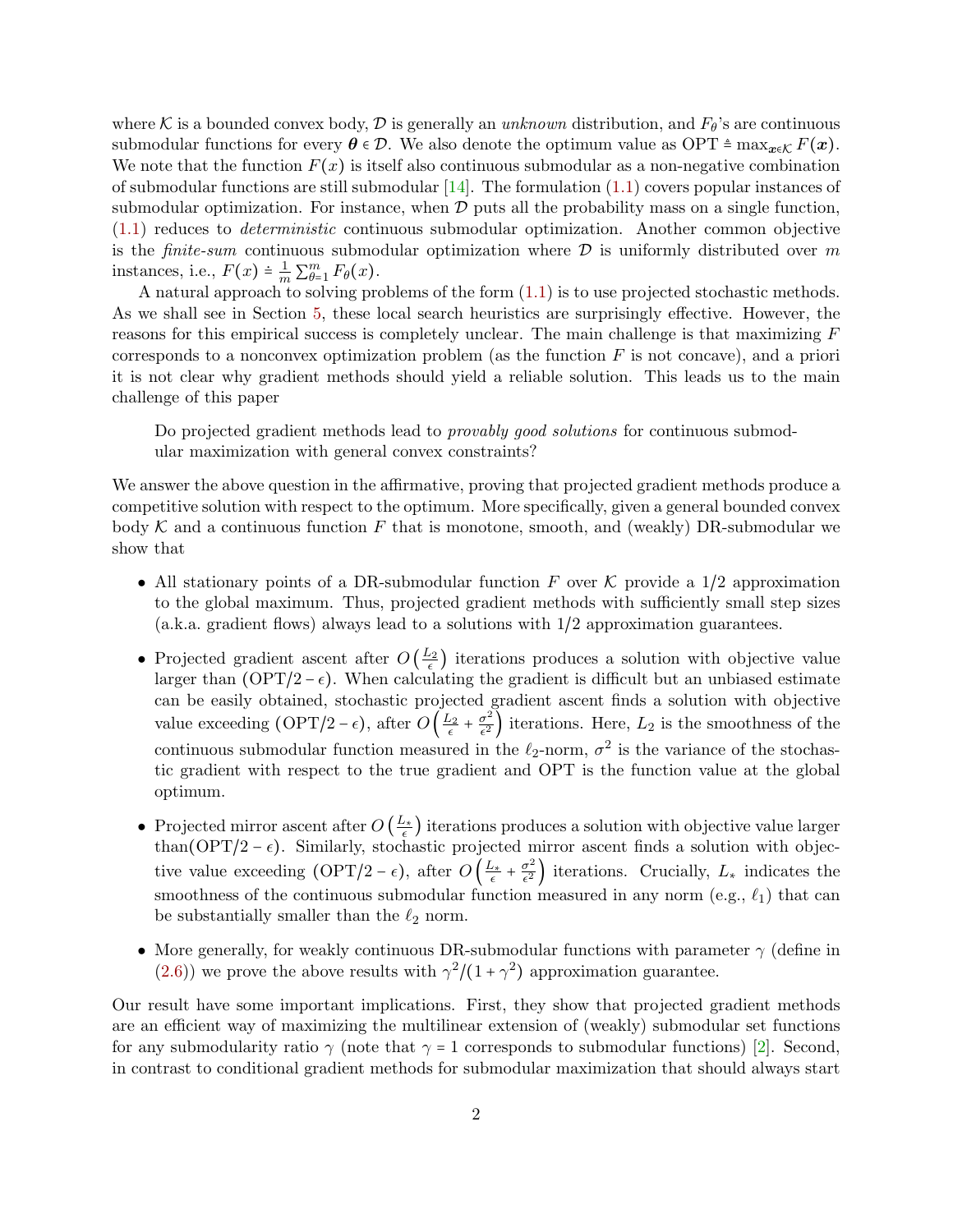from the origin [\[15,](#page-20-0) [16\]](#page-20-1), projected gradient methods can start from any initial point in the constraint set  $K$  and still produce a competitive solution. Third, such conditional gradient methods, when applied to the stochastic setting (with a fixed batch size), perform poorly and can produce arbitrarily bad solutions when applied to continuous submodular functions (see Appendix [B](#page-22-0) for an example and further discussion on why conditional gradient methods do not easily admit stochastic variants). In contrast, stochastic projected gradient methods are stable by design and provide a solution with 1/2 guarantee in expectation. Finally, our work provides a unifying approach for solving the *stochastic submodular maximization problem* [\[17\]](#page-20-2)

<span id="page-2-0"></span>
$$
f(S) = \mathbb{E}_{\theta \sim \mathcal{D}}[f_{\theta}(S)],\tag{1.2}
$$

where the functions  $f_{\theta}: 2^V \to \mathbb{R}_+$  are submodular set functions defined over the ground set V. Such objective functions naturally arise in many data summarization applications [\[18\]](#page-20-3) and have been recently introduced and studied in  $[17]$ . Since  $\mathcal D$  is unknown, problem [\(1.2\)](#page-2-0) cannot be directly solved. Instead, [\[17\]](#page-20-2) showed that in the case of coverage functions, it is possible to efficiently maximize f by lifting the problem to the continuous domain and using stochastic gradient methods on a continuous relaxation to reach a solution that is within a factor  $(1 - 1/e)$  of the optimum. In contrast, our work provides a general recipe with 1/2 approximation guarantee for problem [\(1.2\)](#page-2-0) in which the  $f_{\theta}$ 's can be any monotone submodular function.

## 2 Continuous submodular maximization

A set function  $f: 2^V \to \mathbb{R}_+$ , defined on the ground set V, is called submodular if for all subsets  $A, B \subseteq V$ , we have

$$
f(A) + f(B) \ge f(A \cap B) + f(A \cup B).
$$

Even though submodularity is mostly considered on discrete domains, the notion can be naturally extended to arbitrary lattices [\[19\]](#page-20-4). To this aim, let us consider a subset of  $\mathbb{R}^n_+$  of the form  $\mathcal{X} =$  $\prod_{i=1}^n \mathcal{X}_i$  where each  $\mathcal{X}_i$  is a compact subset of  $\mathbb{R}_+$ . A function  $F: \mathcal{X} \to \mathbb{R}_+$  is submodular if for all  $(x, y) \in \mathcal{X} \times \mathcal{X}$ , we have

<span id="page-2-1"></span>
$$
F(\mathbf{x}) + F(\mathbf{y}) \ge F(\mathbf{x} \vee \mathbf{y}) + F(\mathbf{x} \wedge \mathbf{y}), \tag{2.1}
$$

where  $x \vee y = \max(x, y)$  (component-wise) and  $x \wedge y = \min(x, y)$  (component-wise). A submodular function is monotone if for any  $x, y \in \mathcal{X}$  such that  $x \leq y$ , we have  $F(x) \leq F(y)$  (here, by  $x \leq y$ ) y we mean that every element of x is less than that of  $y$ ). Like set functions, we can define submodularity in an equivalent way, reminiscent of diminishing returns, as follows [\[14\]](#page-19-13): the function F is submodular if for any  $x \in \mathcal{X}$  and two distinct basis vectors  $e_i, e_j \in \mathbb{R}^n$  and two non-negative real numbers  $z_i, z_j \in \mathbb{R}_+$ , such that  $\boldsymbol{x}_i + z_i \in \mathcal{X}_i$  and  $\boldsymbol{x}_j + z_j \in \mathcal{X}_j$ , then

$$
F(\boldsymbol{x} + z_i \mathbf{e}_i) + F(\boldsymbol{x} + z_j \mathbf{e}_j) \geq F(\boldsymbol{x}) + F(\boldsymbol{x} + z_i \mathbf{e}_i + z_j \mathbf{e}_j). \tag{2.2}
$$

Clearly, the above definition includes submodularity over a set (by restricting  $\mathcal{X}_i$ 's to  $\{0,1\}$ ) or over an integer lattice (by restricting  $\mathcal{X}_i$ 's to  $\mathbb{Z}_+$ ) as special cases. However, in the remaining of this paper we consider continuous submodular functions defined on product of sub-intervals of **R**+. When twice differentiable, F is submodular if and only if all cross-second-derivatives are non-positive  $[14]$ , i.e.,

<span id="page-2-2"></span>
$$
\forall i \neq j, \forall \mathbf{x} \in \mathcal{X}, \quad \frac{\partial^2 F(\mathbf{x})}{\partial x_i \partial x_j} \le 0.
$$
 (2.3)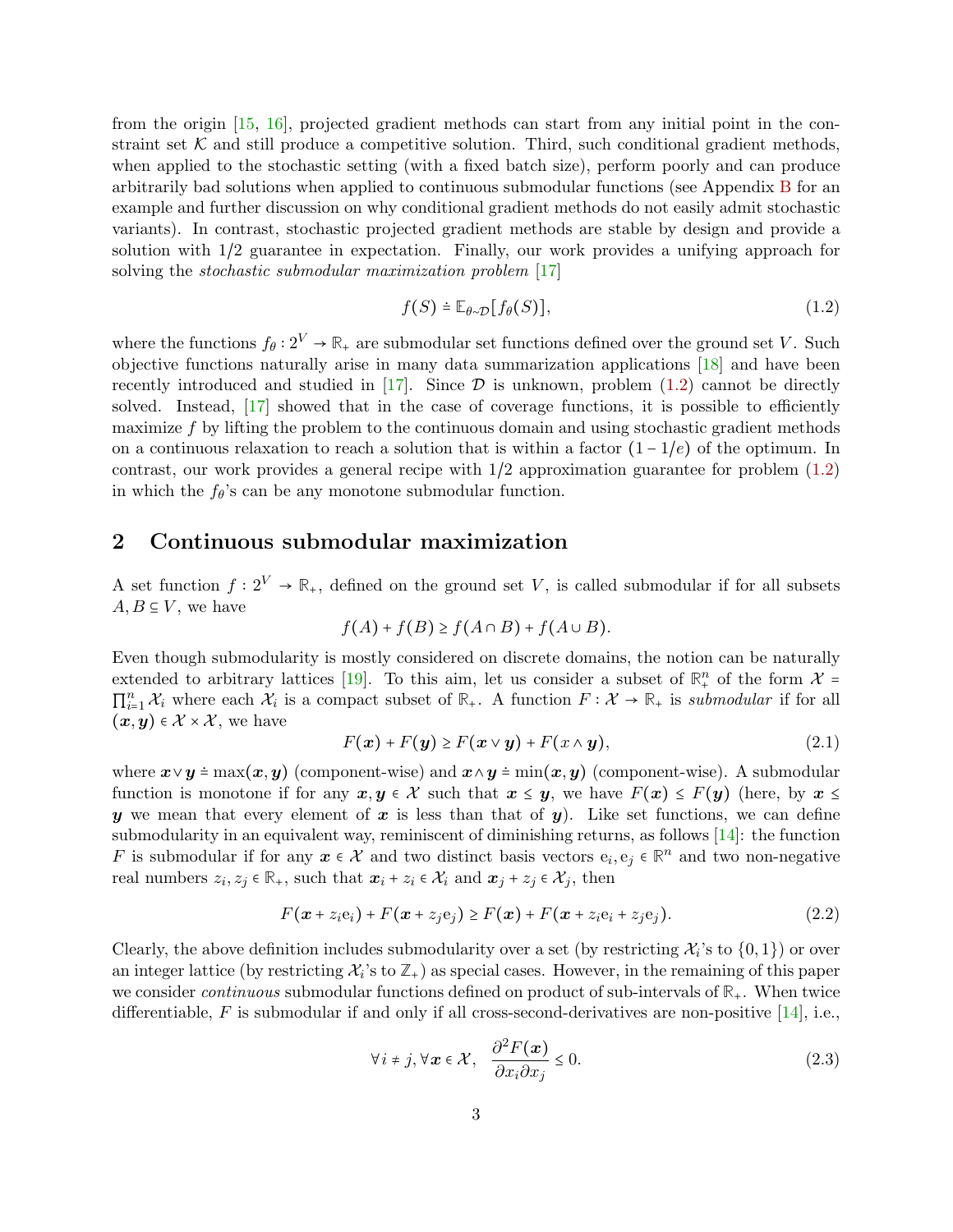The above expression makes it clear that continuous submodular functions are not convex nor concave in general, as concavity (convexity) implies that  $\nabla^2 F \leq 0$  (resp. $\nabla^2 F \geq 0$ ). Indeed, we can have functions that are both submodular and convex/concave. For instance, for a concave function g and non-negative weights  $\lambda_i \geq 0$ , the function  $F(\boldsymbol{x}) = g(\sum_{i=1}^n \lambda_i x_i)$  is submodular and concave. Trivially, affine functions are submodular, concave, and convex. A proper subclass of submodular functions are called DR-submodular [\[16,](#page-20-1) [20\]](#page-20-5) if for all  $x, y \in \mathcal{X}$  such that  $x \leq y$  and any standard basis vector  $e_i \in \mathbb{R}^n$  and a non-negative number  $z \in \mathbb{R}_+$  such that  $ze_i + x \in \mathcal{X}$  and  $ze_i + y \in \mathcal{X}$ , then,

<span id="page-3-1"></span>
$$
F(ze_i + \boldsymbol{x}) - F(\boldsymbol{x}) \ge F(ze_i + \boldsymbol{y}) - F(\boldsymbol{y}). \tag{2.4}
$$

One can easily verify that for a differentiable DR-submodular functions the gradient is an antitone mapping, i.e., for all  $x, y \in \mathcal{X}$  such that  $x \leq y$  we have  $\nabla F(x) \geq \nabla F(y)$  [\[16\]](#page-20-1). When twice differentiable, DR-submodularity is equivalent to

$$
\forall i \& j, \forall x \in \mathcal{X}, \quad \frac{\partial^2 F(x)}{\partial x_i \partial x_j} \le 0. \tag{2.5}
$$

The above twice differentiable functions are sometimes called smooth submodular functions in the literature [\[21\]](#page-20-6). However, in this paper, we say a differentiable submodular function F is L-smooth w.r.t a norm  $\|\cdot\|$  (and its dual norm  $\|\cdot\|_*$ ) if for all  $x, y \in \mathcal{X}$  we have

$$
\|\nabla F(\boldsymbol{x}) - \nabla F(\boldsymbol{x})\|_* \leq L\|\boldsymbol{x} - \boldsymbol{y}\|.
$$

Here,  $\|\cdot\|_*$  is the *dual norm* of  $\|\cdot\|$  defined as  $\|\boldsymbol{g}\|_* = \sup_{\boldsymbol{x} \in \mathbb{R}^n : \| \boldsymbol{x} \| \le 1} \boldsymbol{g}^T \boldsymbol{x}$ . When the function is smooth w.r.t the  $\ell_2$ -norm we use  $L_2$  (note that the  $\ell_2$  norm is self-dual). We say that a function is weakly DR-submodular with parameter  $\gamma$  if

<span id="page-3-0"></span>
$$
\gamma = \inf_{\substack{x,y \in \mathcal{X} \\ x \le y}} \inf_{i \in [n]} \frac{\left[\nabla F(x)\right]_i}{\left[\nabla F(y)\right]_i}.
$$
\n(2.6)

See [\[22\]](#page-20-7) for related definitions. Clearly, for a differentiable DR-submodular function we have  $\gamma = 1$ . An important example of a DR-submodular function is the multilinear extension  $[15]$   $F : [0,1]^n \to \mathbb{R}$ of a discrete submodular function  $f$ , namely,

$$
F(\boldsymbol{x}) = \sum_{S \subseteq V} \prod_{i \in S} x_i \prod_{j \notin S} (1 - x_j) f(S).
$$

We note that for set functions, DR-submodularity (i.e., Eq. [2.4\)](#page-3-1) and submodularity (i.e., Eq. [2.1\)](#page-2-1) are equivalent. However, this is not true for the general submodular functions defined on integer lattices or product of sub-intervals [\[16,](#page-20-1) [20\]](#page-20-5).

The focus of this paper is on continuous submodular maximization defined in Problem [\(1.1\)](#page-0-0). More specifically, we assume that  $\mathcal{K} \subset \mathcal{X}$  is a a general bounded convex set (not necessarily down-closed as considered in [\[16\]](#page-20-1)) with diameter R. Moreover, we consider  $F_{\theta}$ 's to be monotone (weakly) DR-submodular functions with parameter  $\gamma$ .

### 3 Background and related work

Submodular set functions [\[23,](#page-20-8) [19\]](#page-20-4) originated in combinatorial optimization and operations research, but they have recently attracted significant interest in machine learning. Even though they are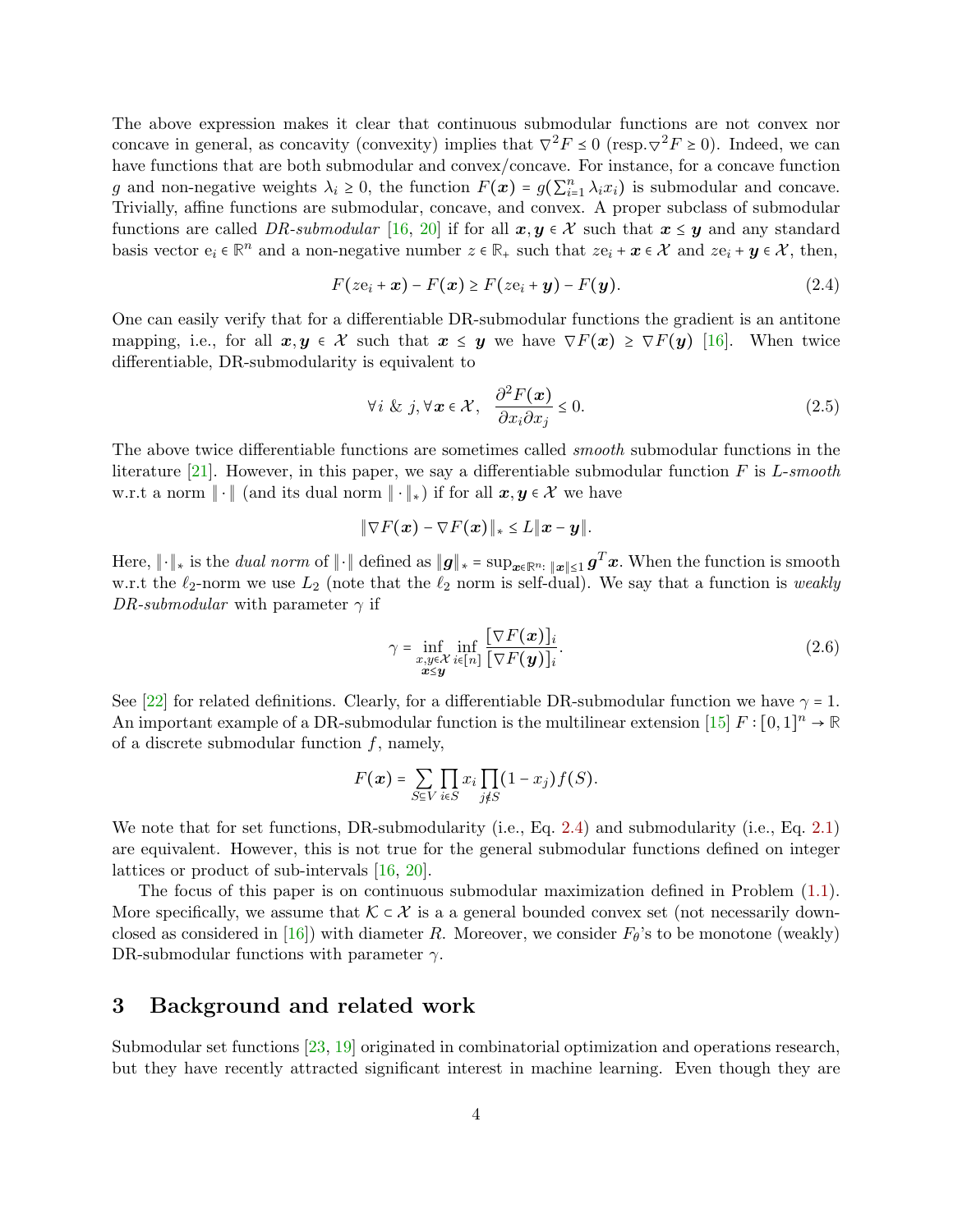usually considered over discrete domains, their optimization is inherently related to continuous optimization methods. In particular, Lovasz  $[24]$  showed that Lovasz extension is convex if and only if the corresponding set function is submodular. Moreover, minimizing a submodular set-function is equivalent to minimizing the Lovasz extension.<sup>[1](#page-0-1)</sup> This idea has been recently extended to minimization of strict continuous submodular functions (i.e., cross-order derivatives in [\(2.3\)](#page-2-2) are strictly negative) [\[14\]](#page-19-13). Similarly, approximate submodular maximization is linked to a different continuous extension known as multilinear extension  $[26]$ . Multilinear extension (which is an example of DR-submodular functions studied in this paper) is not concave nor convex in general. However, a variant of conditional gradient method, called *continuous greedy*, can be used to approximately maximize them. Recently, Chekuri et al [\[21\]](#page-20-6) proposed an interesting multiplicative weight update algorithm that achieves  $(1 - 1/e - \epsilon)$  approximation guarantee after  $\tilde{O}(n^2/\epsilon^2)$  steps for twice differentiable monotone DR-submodular functions (they are also called smooth submodular functions) subject to a polytope constraint. Similarly, Bian et al [\[16\]](#page-20-1) proved that a conditional gradient method, similar to the continuous greedy algorithm, achieves  $(1 - 1/e - \epsilon)$  approximation guarantee after  $O(L_2/\epsilon)$  iterations for maximizing a monotone DR-submodular functions subject to special convex constraints called *down-closed* convex bodies. A few remarks are in order. First, the proposed conditional gradient methods cannot handle the general stochastic setting we consider in Problem [\(1.1\)](#page-0-0) (in fact, projection is the key). Second, there is no near-optimality guarantee if conditional gradient methods do not start from the origin. More precisely, for the continuous greedy algorithm it is necessary to start from the 0 vector (to be able to remain in the convex constraint set at each iteration). Furthermore, the 0 vector must be a feasible point of the constraint set. Otherwise, the iterates of the algorithm may fall out of the convex constraint set leading to an infeasible final solution. Third, due to the starting point requirement, they can only handle special convex constraints, called down-closed. Finally, the dependency on  $L_2$  is very subomptimal as it can be as large as the dimension  $n$  (e.g., for the multilinear extensions of some submodular set functions, see Appendix [C\)](#page-23-0). Our work resolves all of these issues by showing that projected gradient methods can also approximately maximize monotone DR-submodular functions subject to general convex constraints, albeit, with a lower 1/2 approximation guarantee.

Generalization of submodular set functions has lately received a lot of attention. For instance, a line of recent work considered DR-submodular function maximization over an integer lattice [\[27,](#page-20-11) [28,](#page-20-12) [20\]](#page-20-5). Interestingly, Ene and Nguyen [\[29\]](#page-20-13) provided an efficient reduction from an integer-lattice DR-submodular to a submodular set function, thus suggesting a simple way to solve integer-lattice DR-submodular maximization. Note that such reductions cannot be applied to the optimization problem [\(1.1\)](#page-0-0) as expressing general convex body constraints may require solving a continuous optimization problem.

# 4 Algorithms and main results

In this section we discuss our algorithms together with the corresponding theoretical guarantees. In what follows, we assume that F is a weakly DR-submodular function with parameter  $\gamma$ .

### <span id="page-4-0"></span>4.1 Characterizing the quality of stationary points

We begin with the definition of a stationary point.

<sup>&</sup>lt;sup>1</sup>The idea of using stochastic methods for submodular minimization has recently been used in [\[25\]](#page-20-14).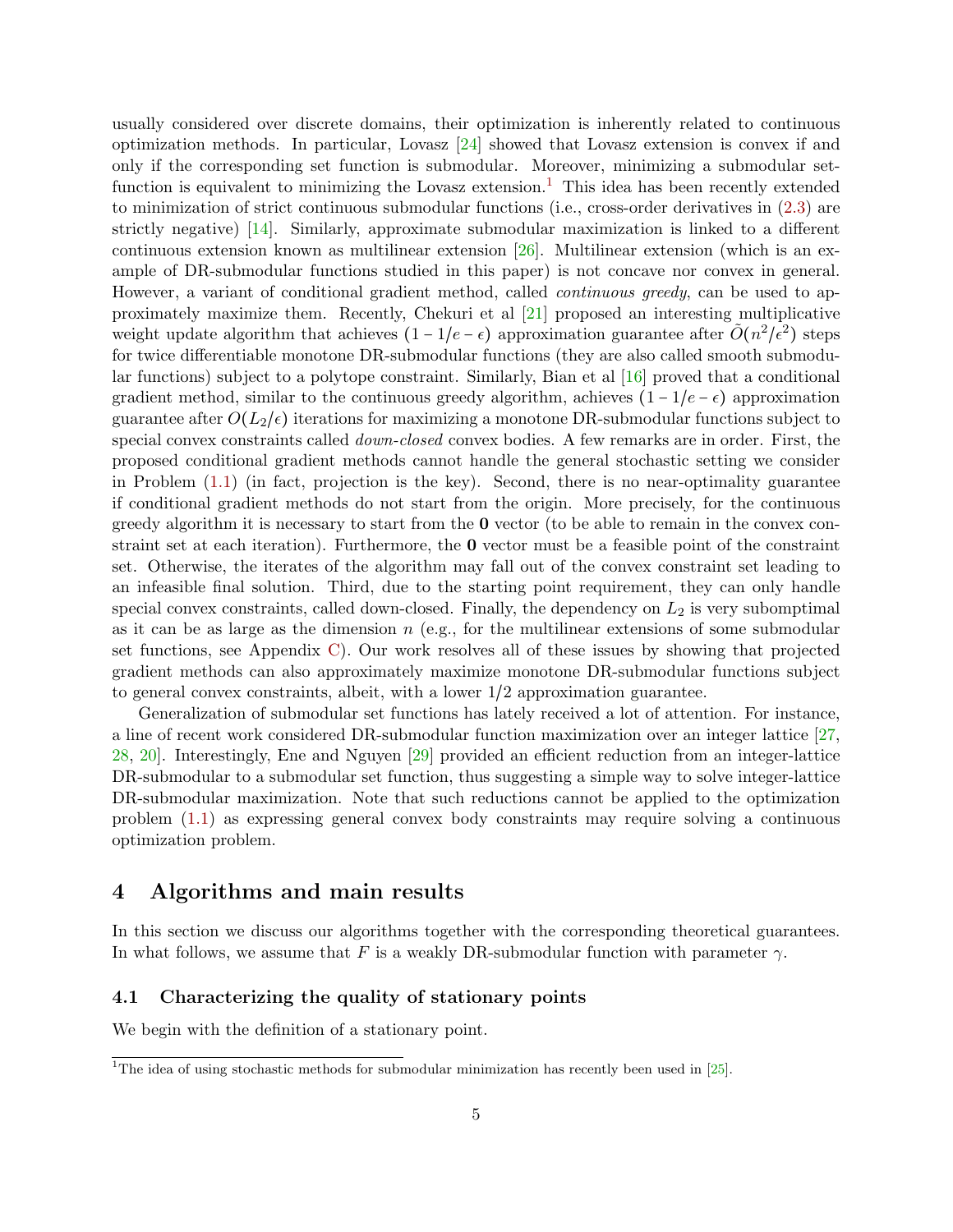**Definition 4.1** A vector  $x \in \mathcal{K}$  is called a stationary point of a function  $F: \mathcal{X} \to \mathbb{R}_+$  over the set  $\mathcal{K} \subset \mathcal{X}$  if  $\max_{\mathbf{v} \in \mathcal{K}} \langle \nabla F(x), \mathbf{y} - \mathbf{x} \rangle \leq 0$ .

Stationary points are of interest because they characterize the fixed points of the Gradient Ascent (GA) method. Furthermore, (projected) gradient ascent with a sufficiently small step size is known to converge to a stationary point for smooth functions [\[30\]](#page-20-15). To gain some intuition regarding this connection, let us consider the GA procedure. Roughly speaking, at any iteration  $t$  of the GA procedure, the value of F increases (to the first order) by  $\langle \nabla F(x_t), x_{t+1} - x_t \rangle$ . Hence, the progress at time t is at most  $\max_{y \in \mathcal{K}} \langle \nabla F(x_t), y - x_t \rangle$ . If at any time t we have  $\max_{y \in \mathcal{K}} \langle \nabla F(x_t), y - x_t \rangle \leq 0$ , then the GA procedure will not make any progress and it will be stuck once it falls into a stationary point.

The next natural question is how small can the value of  $F$  be at a stationary point compared to the global maximum? The following lemma (which is an extension of Lemma 3.2 in [\[31\]](#page-21-0)) relates the value of  $F$  at a stationary point to OPT.

**Theorem 4.2** Let  $F: \mathcal{X} \to \mathbb{R}_+$  be monotone and weakly DR-submodular with parameter  $\gamma$  and assume  $\mathcal{K} \subseteq \mathcal{X}$  is a convex set. Then,

- <span id="page-5-0"></span>(i) If x is a stationary point of F in K, then  $F(x) \geq \frac{\gamma^2}{1+\gamma}$  $\frac{\gamma^2}{1+\gamma^2}$ OPT.
- (ii) Furthermore, if  $F$  is L-smooth, gradient ascent with a step size smaller than  $1/L$  will converge to a stationary point.

The theorem above guarantees that all fixed points of the GA method yield a solution whose function value is at least  $\frac{\gamma^2}{1+\gamma}$  $\frac{\gamma^2}{1+\gamma^2}$ OPT. Thus, all fixed point of GA provide a factor  $\frac{\gamma^2}{1+\gamma^2}$  $\frac{\gamma^2}{1+\gamma^2}$  approximation ratio. The particular case of  $\gamma = 1$ , i.e., when F is DR-submodular, asserts that at any stationary point F is at least OPT/2. This lower bound is in fact tight. In Appendix [A](#page-21-1) we provide a simple instance of a differentiable DR-Submodular function that attains OPT/2 at a stationary point that is also a local maximum.

We would like to note that our result on the quality of stationary points (i.e., first part of Theorem [4.2](#page-5-0) above) can be viewed as a simple extension of the results in [\[31\]](#page-21-0). In particular, the special case of  $\gamma = 1$  follows directly from [\[26,](#page-20-10) Lemma 3.2]. See Section [7.3](#page-17-0) for complete detail on how this lemma is used in our proofs. However, we note that the main focus of this paper is whether such a stationary point can be found efficiently using stochastic schemes that do not require exact evaluations of gradients. This is the subject of the next section.

### 4.2 (Stochastic) gradient methods

We now discuss our first algorithmic approach. For simplicity we focus our exposition on the DR submodular case, i.e.,  $\gamma = 1$ , and discuss how this extends to the more general case in the proofs (Section [7.4\)](#page-17-1). A simple approach to maximizing DR submodular functions is to use the (projected) Gradient Ascent (GA) method. Starting from an initial estimate  $x_1 \in \mathcal{K}$  obeying the constraints, GA iteratively applies the following update

<span id="page-5-1"></span>
$$
\boldsymbol{x}_{t+1} = \mathcal{P}_{\mathcal{K}}\left(\boldsymbol{x}_t + \mu_t \nabla F(\boldsymbol{x}_t)\right). \tag{4.1}
$$

Here,  $\mu_t$  is the learning rate and  $\mathcal{P}_{\mathcal{K}}(\bm{v})$  denotes the Euclidean projection of  $\bm{v}$  onto the set  $\mathcal{K}$ . However, in many problems of practical interest we do not have direct access to the gradient of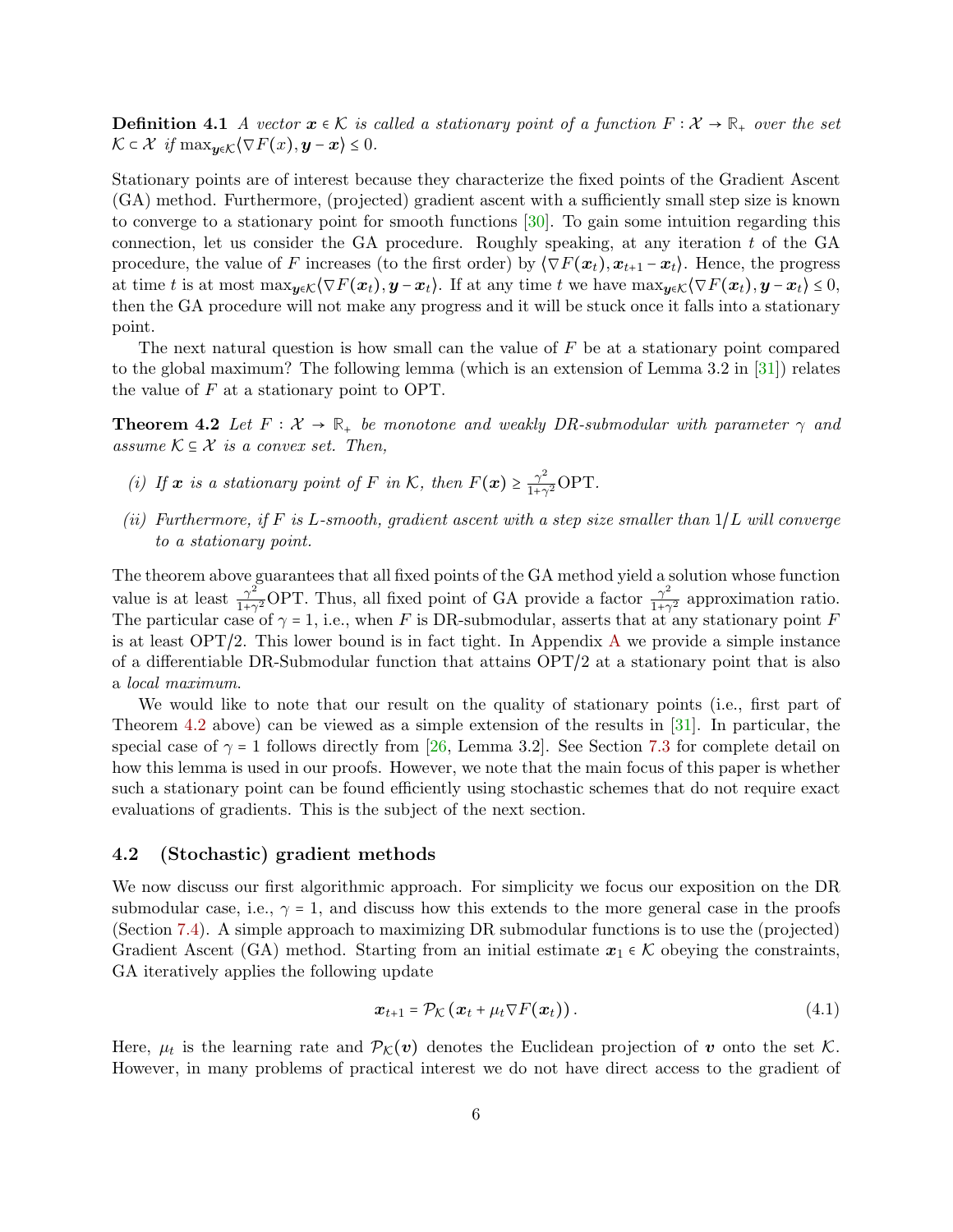<span id="page-6-1"></span>**Algorithm 1** (Stochastic) Gradient Method for Maximizing  $F(x)$  over a convex set K

**Parameters:** Integer  $T > 0$  and scalars  $\eta_t > 0$ ,  $t \in [T]$ Initialize:  $x_1 \in \mathcal{K}$ for  $t = 1$  to  $T$  do  $y_{t+1} \leftarrow x_t + \eta_t g_t,$ where  $g_t$  is a random vector s.t.  $\mathbb{E}[g_t|x_t] = \nabla F(x_t)$  $\boldsymbol{x}_{t+1} = \arg \min_{\boldsymbol{x} \in \mathcal{K}} ||\boldsymbol{x} - \boldsymbol{y}_{t+1}||_2$ end for Pick  $\tau$  uniformly at random from  $\{1, 2, \ldots, T\}$ . Output  $x_{\tau}$ 

F. In these cases it is natural to use a stochastic estimate of the gradient in lieu of the actual gradient. This leads to the Stochastic Gradient Method (SGM). Starting from an initial estimate  $x_0 \in K$  obeying the constraints, SGM iteratively applies the following updates

<span id="page-6-0"></span>
$$
\boldsymbol{x}_{t+1} = \mathcal{P}_{\mathcal{K}}\left(\boldsymbol{x}_t + \mu_t \boldsymbol{g}_t\right). \tag{4.2}
$$

Specifically, at every iteration t, the current iterate  $x_t$  is updated by adding  $\mu_t g_t$ , where  $g_t$  is an unbiased estimate of the gradient  $\nabla F(x_t)$  and  $\mu_t$  is the learning rate. The result is then projected onto the set K. We note that when  $g_t = \nabla F(x_t)$ , i.e., when there is no randomness in the updates, then the SGM updates  $(4.2)$  reduce to the GA updates  $(4.1)$ . We detail the SGM method in Algorithm [1.](#page-6-1)

As we shall see in our experiments detained in Section [5,](#page-9-0) the SGM method is surprisingly effective for maximizing monotone DR-submodular functions. However, the reasons for this empirical success was previously unclear. The main challenge is that maximizing  $F$  corresponds to a nonconvex optimization problem (as the function  $F$  is not concave), and a priori it is not clear why gradient methods should yield a reliable solution. Thus, studying gradient methods for such nonconvex problems poses new challenges:

Do (stochastic) gradient methods converge to a stationary point? If so, how fast? How good of an approximation of the global optima is a stationary point?

The next theorem addresses some of these challenges. To be able to state this theorem let us recall the standard definition of smoothness. We say that a continuously differentiable function F is L-smooth (in Euclidean norm) if the gradient  $\nabla F$  is L-Lipschitz, that is  $\|\nabla F(\bm{x}) - \nabla F(\bm{y})\|_{\ell_2} \leq$ L  $\|x-y\|_{\ell_2}$ . We also defined the diameter (in Euclidean norm) as  $R^2 = \sup_{x,y \in \mathcal{K}} \frac{1}{2}$  $\frac{1}{2}\left\Vert \boldsymbol{x}-\boldsymbol{y}\right\Vert _{\ell_{2}}^{2}$  $\frac{2}{\ell_2}$ . We now have all the elements in place to state our first theorem.

**Theorem 4.3 (Stochastic Gradient Method)** Let us assume that  $F$  is L-smooth w.r.t. the Euclidean norm  $\lVert \cdot \rVert_{\ell_2}$ , monotone and DR-submodular. Furthermore, assume that we have access to a stochastic oracle  $g_t$  obeying

<span id="page-6-2"></span> $\mathbb{E}[\mathbf{g}_t] = \nabla F(\mathbf{x}_t)$  and  $\mathbb{E}[\|\mathbf{g}_t - \nabla F(\mathbf{x}_t)\|_{\ell_2}^2] \leq \sigma^2$ .

We run stochastic gradient updates of the form [\(4.2\)](#page-6-0) with  $\mu_t = \frac{1}{t+\sigma}$  $L+\frac{\sigma}{R}$  $\frac{1}{\sqrt{t}}$ . Let  $\tau$  be a random variable taking values in  $\{1, 2, ..., T\}$  with equal probability. Then,

$$
\mathbb{E}[F(\boldsymbol{x}_{\tau})] \ge \frac{\text{OPT}}{2} - \left(\frac{R^2 L + OPT}{2T} + \frac{R\sigma}{\sqrt{T}}\right). \tag{4.3}
$$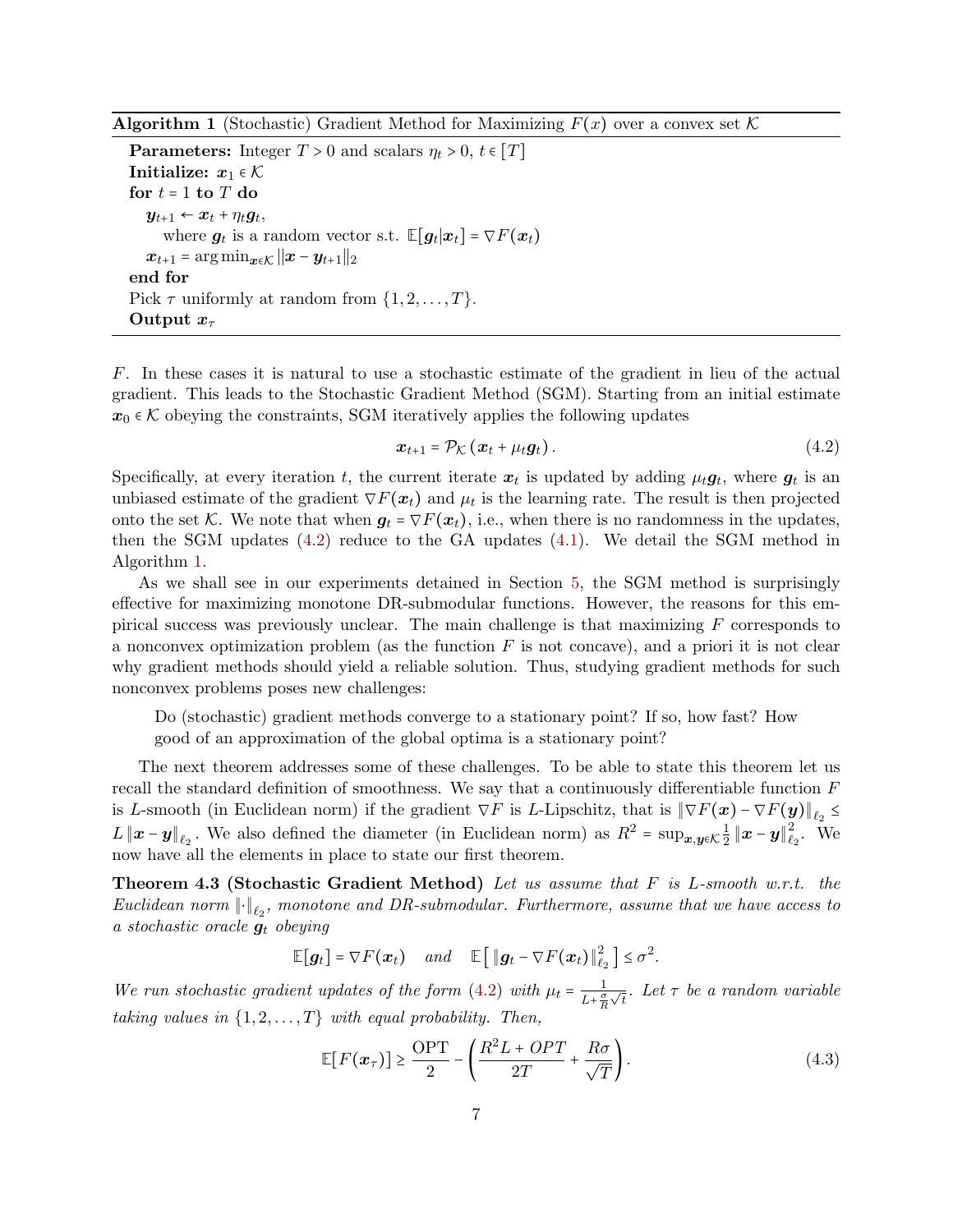**Remark 4.4** We would like to note that if we pick  $\tau$  to be a random variable taking values in  $\{2,\ldots,T-1\}$  with probability  $\frac{1}{(T-1)}$  and 1 and T each with probability  $\frac{1}{2(T-1)}$  then

$$
\mathbb{E}[F(\boldsymbol{x}_{\tau})] \geq \frac{\text{OPT}}{2} - \left(\frac{R^2L}{2T} + \frac{R\sigma}{\sqrt{T}}\right).
$$

The above results roughly state that  $T = \mathcal{O}\left(\frac{R^2L}{\epsilon}\right)$  $\frac{2L}{\epsilon} + \frac{R^2\sigma^2}{\epsilon^2}$  $\left(\frac{z_{\sigma^2}}{\epsilon^2}\right)$  iterations of the stochastic gradient method from any initial point, yields a solution whose objective value is at least  $\frac{OPT}{2} - \epsilon$ . Stated differently,  $T = \mathcal{O}\left(\frac{R^2L}{\epsilon}\right)$  $\frac{e^2L}{\epsilon} + \frac{R^2\sigma^2}{\epsilon^2}$  $\frac{2\sigma^2}{\epsilon^2}$  iterations of the stochastic gradient method provides in expectation a value that exceeds  $\frac{OPT}{2} - \epsilon$  approximation ratio for DR-submodular maximization. As explained in Section [4.1,](#page-4-0) it is not possible to go beyond the factor  $1/2$  approximation ratio using gradient ascent from an arbitrary initialization.

An important aspect of the above result is that it only requires an unbiased estimate of the gradient. This flexibility is crucial for many DR-submodular maximization problems (see,  $(1.1)$ ) as in many cases calculating the function  $F$  and its derivative is not feasible. However, it is possible to provide a good un-biased estimator for these quantities.

We would like to point out that our results are similar in nature to known results about stochastic methods for convex optimization. Indeed, this result interpolates between the  $\frac{1}{\ell}$  $\frac{1}{\overline{T}}$  for stochastic smooth optimization, and the  $1/T$  for deterministic smooth optimization. The special case of  $\sigma = 0$ which corresponds to Gradient Ascent deserves particular attention. In this case, and under the assumptions of Theorem [4.3,](#page-6-2) it is possible to show that  $F(\mathbf{x}_T) \geq \frac{\text{OPT}}{2}$  $rac{PT}{2} - \frac{R^2L}{T}$  $\frac{T^2 L}{T}$ , without the need for a randomized choice of  $\tau \in [T]$ .

Finally, we would like to note that while the first term in  $(4.4)$  decreases as  $1/T$ , the prefactor L could be rather large in many applications. For instance, this quantity may depend on the dimension of the input  $n$  (see Section [C](#page-23-0) in the Appendix). Thus, the number of iterations for reaching a desirable accuracy may be very large. Such a large computational load causes (stochastic) gradient methods infeasible in some application domains. We will overcome this deficiency in the next section by using stochastic mirror methods.

#### 4.3 Stochastic mirror method

In the previous section we saw that when the function  $F$  and the constraint set  $K$  are well-behaved in the Euclidean norm (e.g., L is a constant in the  $\ell_2$  norm) then the total number of iterations to reach a certain accuracy is dimension-free and independent of the ambient dimension n. However, in many cases of interest, including some that arise from the multilinear extension of discrete submodular functions, the smoothness parameter scales with the ambient dimension and thus the number of iterations will be dimension dependent. This is particularly problematic for large-scale applications where the ambient dimension is very large. However, smoothness when measured in a different norm may still be dimension independent. Indeed, multilinear relaxation of discrete submodular functions have smoothness parameter in  $\ell_1$  norm that is bounded by their maximum singleton value (see Section [C](#page-23-0) in the appendices). In this section we discuss our results for Mirror methods which are designed to adapt to smoothness in general norms. To explain the mirror descent method we need a few definitions. First, recall the definition of smoothness to arbitrary norms: a continuously differentiable function F is L-smooth with respect to a norm  $\|\cdot\|$  if the gradient  $\nabla F$  obeys  $\|\nabla F(\boldsymbol{x}) - \nabla F(\boldsymbol{y})\|_* \leq L \|\boldsymbol{x} - \boldsymbol{y}\|$ . Here,  $\|\cdot\|_*$  is the dual norm of  $\|\cdot\|$  defined as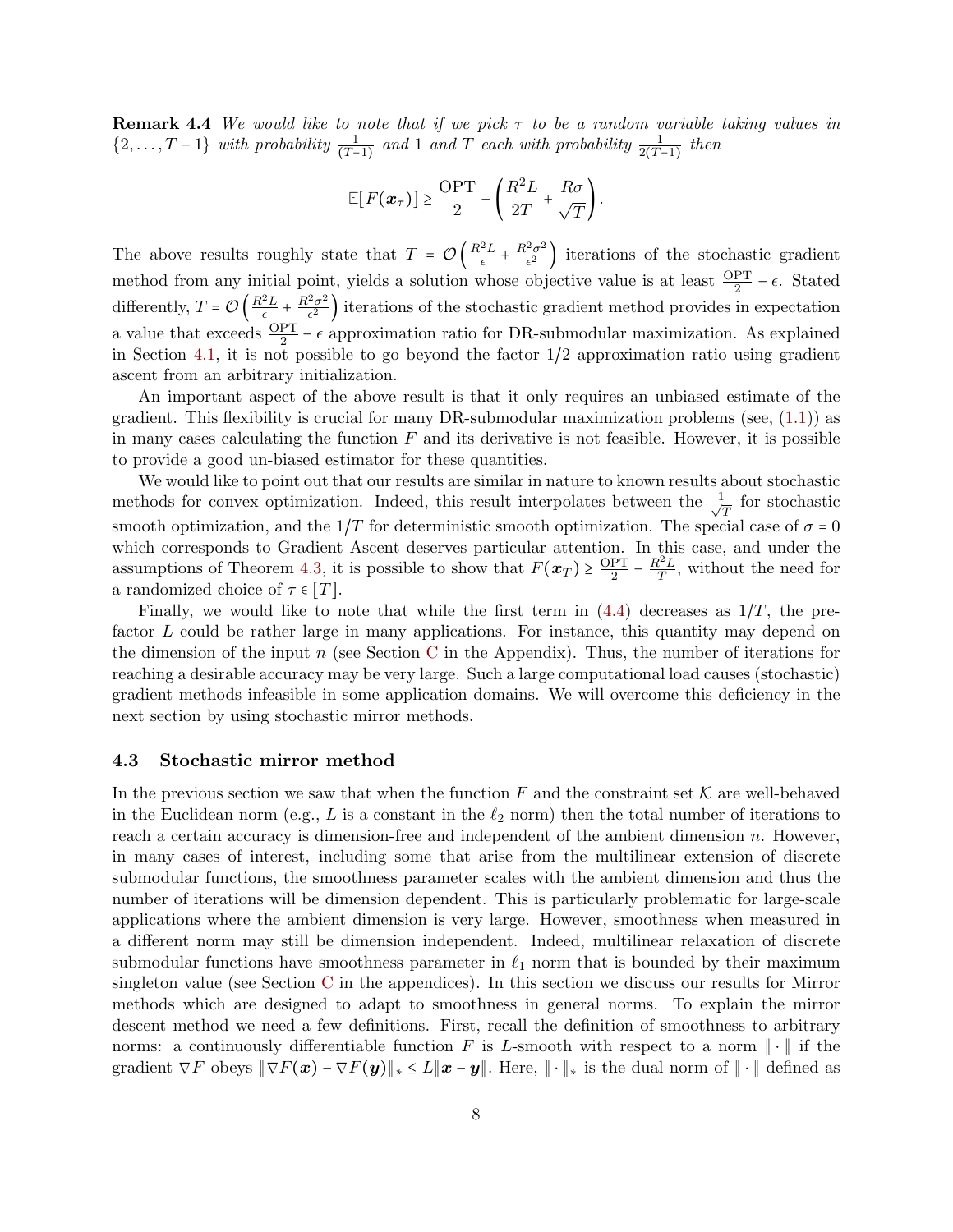<span id="page-8-0"></span>**Algorithm 2** (Stochastic) Mirror Ascent for Maximizing  $F(x)$  over a convex set K

**Parameters:** Integer  $T > 0$  and scalars  $\mu_t > 0$ ,  $t \in [T]$ Initialize:  $x_1 \in \mathcal{K}$ for  $t = 1$  to  $T$  do  $\nabla \phi(\mathbf{y}_{t+1}) \leftarrow \nabla \phi(\mathbf{x}_t) + \mu_t \mathbf{g}_t$  with  $\mathbf{g}_t$  obeying  $\mathbb{E}[\mathbf{g}_t | \mathbf{x}_t] = \nabla F(\mathbf{x}_t)$  $x_{t+1}$  = arg min<sub> $x \in \mathcal{D}_{\Phi}(x, y_{t+1})$  where  $\mathcal{D}_{\Phi}$  is the Bregman divergence associated with the mirror</sub> map end for Pick  $\tau$  uniformly at random from  $\{1, 2, \ldots, T\}$ . Output  $x_{\tau}$ 

∥g∥<sup>∗</sup> = supx∈**R**n<sup>∶</sup> <sup>∥</sup>x∥≤<sup>1</sup> g <sup>T</sup>x. We also need the definition of the mirror map and Bregman divergence (our exposition is adapted from [\[32\]](#page-21-2)).

**Definition 4.5 (mirror map)** Let  $\mathcal{D} \subset \mathbb{R}^n$  be a convex open set. We say that  $\Phi : \mathcal{D} \to \mathbb{R}$  is a mirror map if it satisfies the following properties:

- $(a)$   $\Phi$  is strictly convex and differentiable.
- (b) The gradient of  $\Phi$  takes all possible values, that is  $\nabla \Phi(\mathcal{D}) = \mathbb{R}^n$ .
- (c) The gradient of  $\Phi$  diverges on the boundary of  $\mathcal{D}$ , that is  $\lim_{x\to\partial\mathcal{D}} \|\nabla \Phi(x)\| = +\infty$ . We study mirror maps with  $D = \mathbb{R}^n_+$  equal to the positive orthant.

Definition 4.6 (Bregman Divergence and Projection) We define the Bregman divergence associated to a mirror map  $\phi$  as

$$
D_{\phi}(\boldsymbol{x},\boldsymbol{y}) = \phi(\boldsymbol{x}) - \phi(\boldsymbol{y}) - \langle \nabla \phi(\boldsymbol{y}), \boldsymbol{x} - \boldsymbol{y} \rangle.
$$

We also define the projection onto a set K with respect to a mapping  $\Phi$  via

$$
\Pi^{\Phi}_{\mathcal{K}}(\boldsymbol{y}) = \argmin_{\boldsymbol{x} \in \mathcal{K}} \mathcal{D}_{\Phi}(\boldsymbol{x}, \boldsymbol{y}).
$$

Finally, we define the diameter as follows

$$
R^2 = \sup_{\boldsymbol{x} \in \mathcal{K}, \boldsymbol{y} \in \mathcal{K} \cap \mathbb{R}_{++}^n} \Phi(\boldsymbol{x}) - \Phi(\boldsymbol{y}).
$$

We are now ready to describe the stochastic mirror method based on a mirror map  $\Phi$  and let  $x_1 \in \arg\min_{x \in \mathcal{K}} \Phi(x)$ . Also, let  $g_t$  be an unbiased estimator of the gradient  $\nabla f(x_t)$ . Then for  $t \geq 1$ , let  $y_{t+1} \in \mathbb{R}^n_+$  be such that  $\nabla \Phi(y_{t+1}) = \nabla \Phi(x_t) - \mu_t g_t$ . Using  $y_{t+1}$  we obtain the next estimate  $x_{t+1}$  by projecting  $y_{t+1}$  onto K using the mirror map. We detail the Stochastic Mirror Ascent in Algorithm [2.](#page-8-0)

<span id="page-8-1"></span>**Theorem 4.7 (Stochastic Mirror Method)** Let  $\Phi$  be a mirror map that is 1-strongly convex on K with respect to the norm  $\Vert\Vert$ . Assume that F is L-smooth with respect to the norm  $\Vert\Vert$  and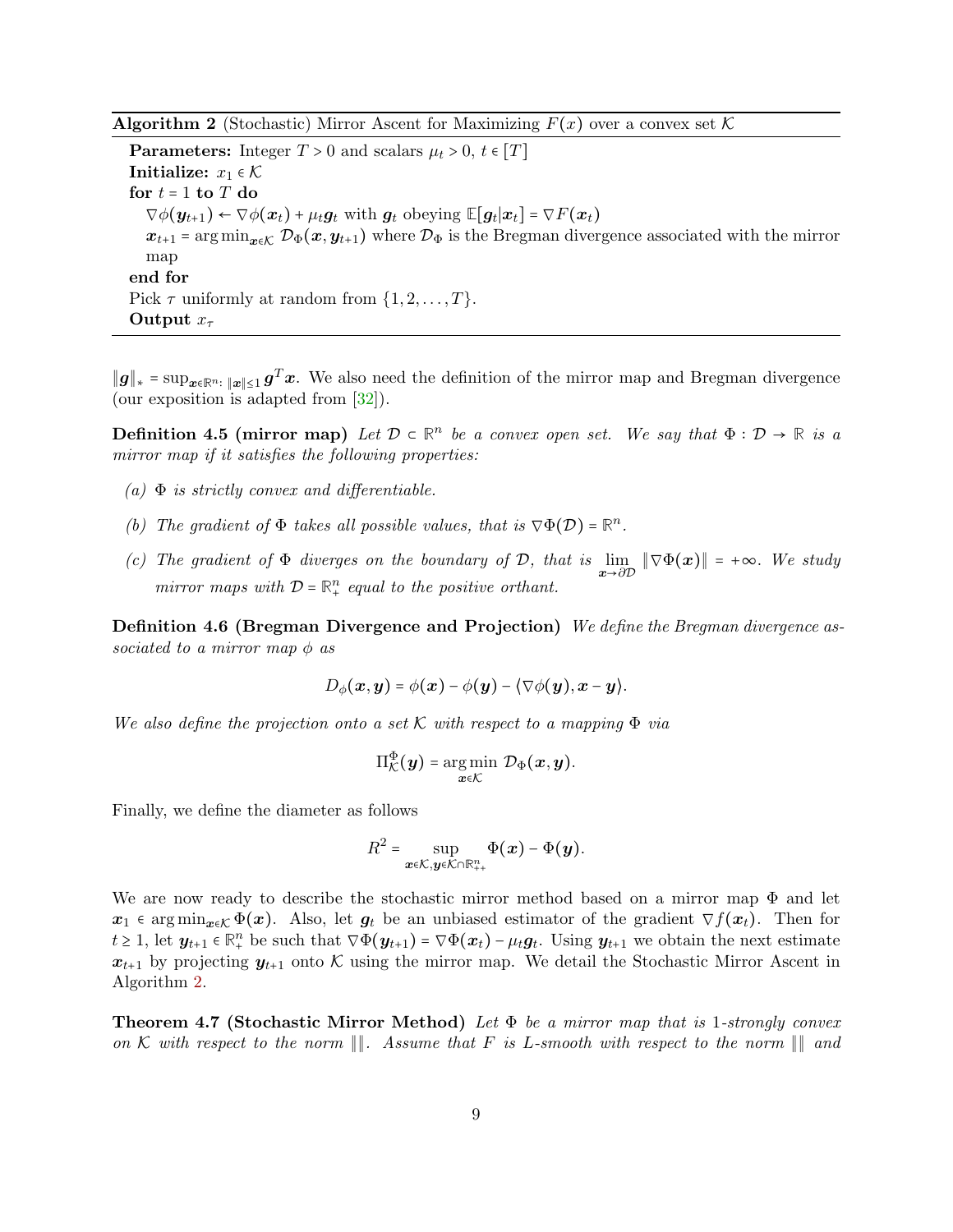is a monotone, continuous submodular function. Furthermore, assume that we have access to a stochastic oracle  $g_t$  obeying

$$
\mathbb{E}[\boldsymbol{g}_t] = \nabla F(\boldsymbol{x}_t) \quad and \quad \mathbb{E}[\|\boldsymbol{g}_t - \nabla F(\boldsymbol{x}_t)\|_{*}^2] \leq \sigma^2.
$$

We start from  $x_1 \in \arg\min_{x \in \mathcal{K}} \Phi(x)$  and run the mirror ascent updates of the form

<span id="page-9-1"></span>
$$
\nabla \Phi(\boldsymbol{y}_{t+1}) = \nabla \Phi(\boldsymbol{x}_t) + \mu_t \boldsymbol{g}_t,
$$
  

$$
\boldsymbol{x}_{t+1} = \Pi_K^{\Phi}(\boldsymbol{y}_{t+1}),
$$

with  $\mu_t = \frac{1}{1+\sigma}$  $L+\frac{\sigma}{R}$  $\overline{\sqrt{t}}$ . Let  $\tau$  be a random variable taking values in  $\{1, 2, \ldots, T\}$  with equal probability. Then,

$$
\mathbb{E}[F(x_{\tau})] \ge \frac{\text{OPT}}{2} - \left(\frac{R^2 L + OPT}{2T} + \frac{R\sigma}{\sqrt{T}}\right). \tag{4.4}
$$

**Remark 4.8** We would like to note that if we pick  $\tau$  to be a random variable taking values in  $\{2,\ldots,T-1\}$  with probability  $\frac{1}{(T-1)}$  and 1 and T each with probability  $\frac{1}{2(T-1)}$  then

$$
\mathbb{E}[F(\boldsymbol{x}_{\tau})] \geq \frac{\text{OPT}}{2} - \left(\frac{R^2L}{2T} + \frac{R\sigma}{\sqrt{T}}\right).
$$

As a simple application of Theorem [4.7,](#page-8-1) let us consider submodular optimization problems that arise from maximizing submodular set functions under k-cardinality constraints. For such problems, it will be convenient to use the mirror ascent method with  $\ell_1$  norm on the scaled simplex  $\{z \in [0,1]^n :$  $\sum_{i=1}^n z_i = k$  with the entropy mirror map  $\Phi(\boldsymbol{x}) = k \sum_{i=1}^n x(i) \log x(i)$ . This is due to the fact that the smoothness parameter of the multilinear extension in the  $\ell_1$  norm might be much smaller than its counterpart in the  $\ell_1$  norm. In this case, the updates in Algorithm [2](#page-8-0) take the form

$$
\begin{array}{rcl}\n[\mathbf{y}_{t+1}]_i & = & [\mathbf{x}_t]_i e^{-\eta[\frac{\mu_t}{k} \mathbf{g}_t]_i}, \text{ for } i = 1, 2, \ldots, n, \\
\mathbf{x}_{t+1} & = & \underset{\mathbf{x} \in \mathcal{K}}{\arg \min} \ \text{KL}(\mathbf{x}, \mathbf{y}_{t+1}).\n\end{array}
$$

<span id="page-9-0"></span>Here,  $KL(x, y)$  denotes the KL divergence between the two vectors x and y. We also note that the corresponding projection can be be done very efficiently in  $\mathcal{O}(n)$  time using standard methods described in [\[33,](#page-21-3) [34\]](#page-21-4). The reason for using the  $\ell_1$  norm with the entropy map is that the smoothness parameter L can be bounded by a constant. Indeed, the smoothness parameter of the multilinear extension of a monotone submodular function  $f$  can be bounded by the maximum marginal value of f, i.e.  $L \leq m_f \triangleq \max_e f(e)$ . Furthermore,  $R^2$  can be bounded by  $O(k \log n)$ . Thus, using this particular mirror method, the above result roughly states that  $T = \mathcal{O}\left(\frac{m_f k \log(n)}{\epsilon}\right)$  $\frac{\log(n)}{\epsilon} + \frac{k\sigma^2 \log(n)}{\epsilon^2}$  $\frac{\log(n)}{\epsilon^2}$ ) iterations of the stochastic mirror method, yields a solution whose objective value is at least  $\frac{OPT}{2} - \epsilon$ . 2 Stated differently,  $T = \mathcal{O}\left(\frac{m_f k \log(n)}{\epsilon}\right)$  $\frac{\log(n)}{\epsilon} + \frac{k\sigma^2 \log(n)}{\epsilon^2}$  $\frac{\log(n)}{\epsilon^2}$  iterations of the stochastic mirror method provides in expectation an objective value exceeding  $\frac{OPT}{2} - \epsilon$  approximation ratio for DR-submodular maximization. Thus, the required number of iterations to reach a certain accuracy now depends only logarithmically on  $n$ .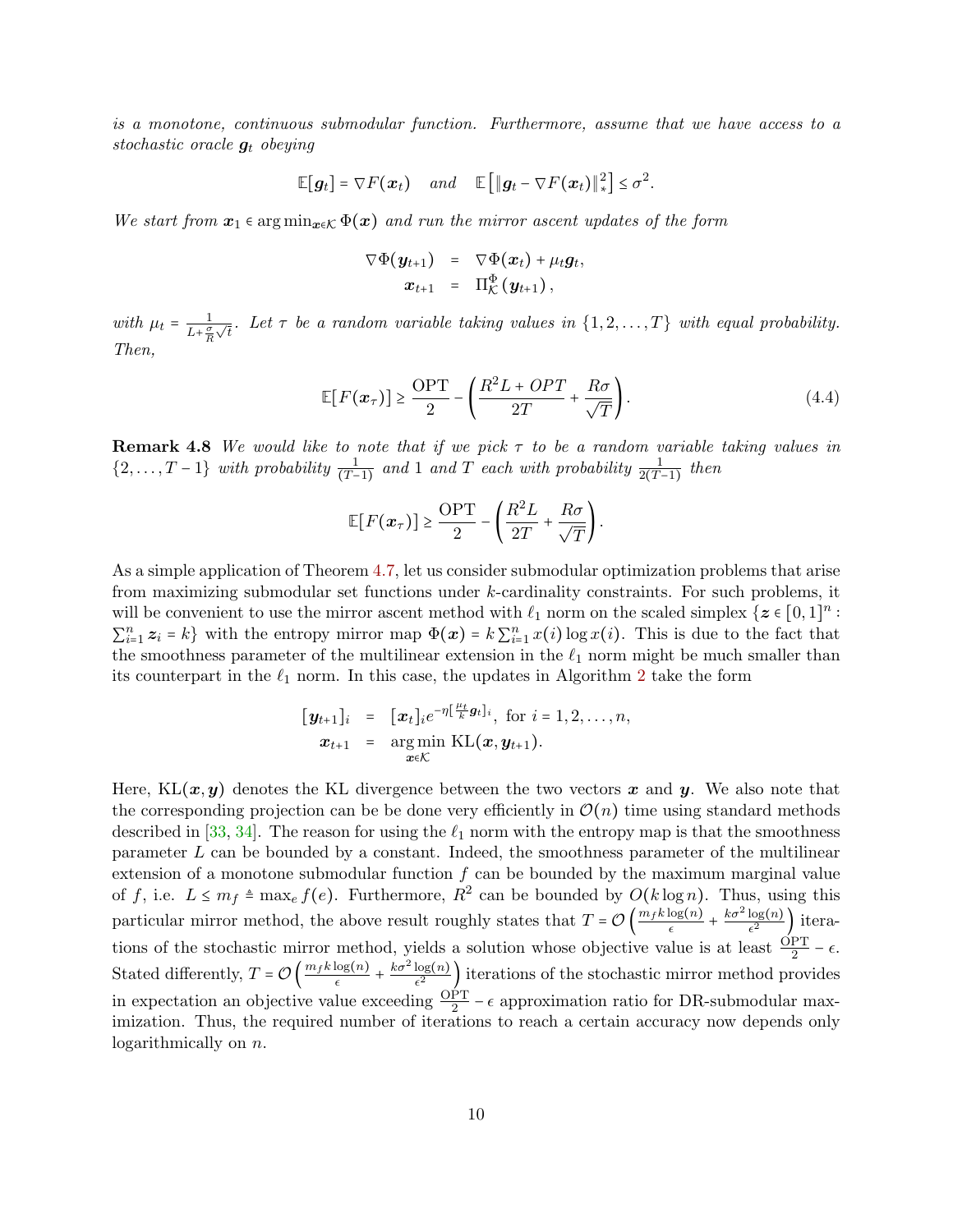<span id="page-10-0"></span>

Figure 1: (a) shows the performance of the algorithms w.r.t. the cardinality constraint  $k$  for the concave over modular objective. Each of the continuous algorithms (i.e., SG, SM and FW) run for  $T = 2000$  iterations. (b) shows the performance of the algorithms SG and SM versus the number of iterations for fixed  $k = 20$  for the concave over modular objective. The green dashed line indicates the value obtained by Greedy (with  $B = 1000$ ). Recall that the step size of SM and SG is  $c/\sqrt{t}$ . (c) shows the performance of the algorithms w.r.t. the cardinality constraint  $k$  for the facility location objective function. Each of the continuous algorithms (SG, SM, FW) run for  $T = 2000$ iterations. (d) shows the performance of different algorithms versus the number of simple function computations (i.e. the number of  $f_i$ 's evaluated during the algorithm) for the facility location objective function. For the greedy algorithm, larger number of function computations corresponds to a larger batch size. For SG and SM, larger time corresponds to larger iterations.

## 5 Experiments

In our experiments, we consider a movie recommendation application  $[18]$  consisting of N users and n movies. Each user i has a user-specific utility function  $f_i$  for evaluating sets of movies. The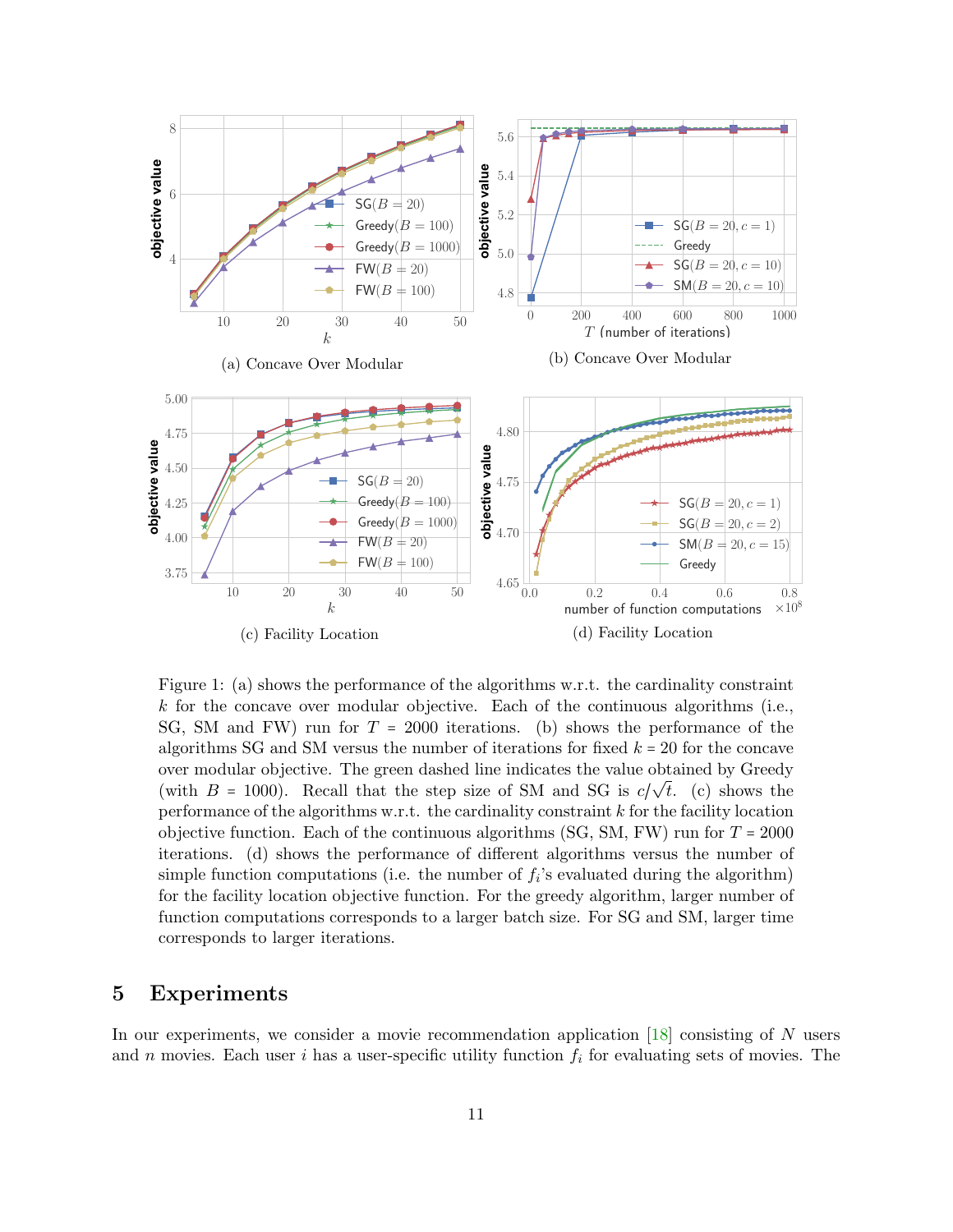goal is to find a set of  $k$  movies such that in expectation over users' preferences it provides the highest utility, i.e.,  $\max_{|S| \leq k} f(S)$ , where  $f(S) = \mathbb{E}_{i \sim \mathcal{D}}[f_i(S)]$ . This is an instance of the stochastic submodular maximization problem defined in  $(1.2)$ . We consider a setting that consists of N users and consider the empirical objective function  $\frac{1}{N}\sum_{j=1}^{N}f_i$ . In other words, the distribution  $\mathcal{D}$  is assumed to be uniform on the integers between 1 and  $N$ . We can then run the (discrete) greedy algorithm on the empirical objective function to find a good set of size  $k$ . However, as N is a large number, the greedy algorithm will require a high computational complexity. Another way of solving this problem is to evaluate the multilinear extension  $F_i$  of any sampled function  $f_i$  and solve the problem in the continuous domain as follows. Let  $F(\mathbf{x}) = \mathbb{E}_{i \sim \mathcal{D}}[F_i(\mathbf{x})]$  for  $x \in [0,1]^n$  and define the constraint set  $\mathcal{P}_k = \{ \mathbf{x} \in [0,1]^m : \sum_{i=1}^n x_i \leq k \}$ . The discrete and continuous optimization formulations lead to the same optimal value [\[15\]](#page-20-0):

$$
\max_{S:|S|\leq k} f(S) = \max_{\boldsymbol{x}\in\mathcal{P}_k} F(\boldsymbol{x}).
$$

Therefore, by running the stochastic versions of projected gradient methods, we can find a solution in the continuous domain that provides a 1/2 approximation to the optimal value. By rounding this fractional solution (for instance via randomized Pipage rounding [\[15\]](#page-20-0)) we obtain a set whose utility is at least  $1/2$  of the optimum solution set of size k. We note that randomized Pipage rounding does not need access to the value of f. We also remark that projection onto  $\mathcal{P}_k$ can be done very efficiently in  $O(n)$  time (see [\[17,](#page-20-2) [33,](#page-21-3) [34\]](#page-21-4)). Therefore, such approach easily scales to big data scenarios where the size of the data set (e.g. number of users) or the number of items n (e.g. number of movies) are very large.

In our experiments, we consider the following baselines:

- (i) Stochastic Gradient Ascent (SG): with the step size  $\mu_t = c/$ √ t and batch size B. The details for computing an unbiased estimation for the gradient of F are given in Appendix [D.](#page-23-1)
- (ii) Stochastic Mirror Ascent (SM): with the step size  $\mu_t = c/$ √  $t$  and batch size  $B$ .
- (iii) Frank-Wolfe (FW) variant of  $[16]$ : with parameter T for the total number of iterations and batch size B (we further let  $\alpha = 1, \delta = 0$ , see Algorithm 1 in [\[16\]](#page-20-1) for more details).
- (iv) Batch-mode Greedy (Greedy): by running greedy algorithm over the empirical objective function with  $B$  samples.

To run the experiments we use the MovieLens data set. It consists of 1 million ratings (from 1 to 5) by  $n = 6041$  users for  $m = 4000$  movies. Let  $r_{i,j}$  denote the rating of user i for movie j (if such a rating does not exist we assign  $r_{i,j}$  to 0). In our experiments, we consider two well motivated objective functions. The first one is the facility location where the valuation function by user  $i$  is defined as  $f_i(S) = \max_{j \in S} r_{i,j}$ . In words, the way user i evaluates a set S is by picking the highest rated movie in S. For simplicity, we also assume that the distribution  $\mathcal D$  is uniform. Thus, the objective function is equal to

$$
f_{\text{fac}}(S) = \frac{1}{N} \sum_{i=1}^{N} \max_{j \in S} r_{i,j}.
$$

In our second experiment, we consider a different user-specific valuation function which is a concave function composed with a modular function, i.e.,  $f_i(S) = (\sum_{j \in S} r_{i,j})^{1/2}$ . Again, by considering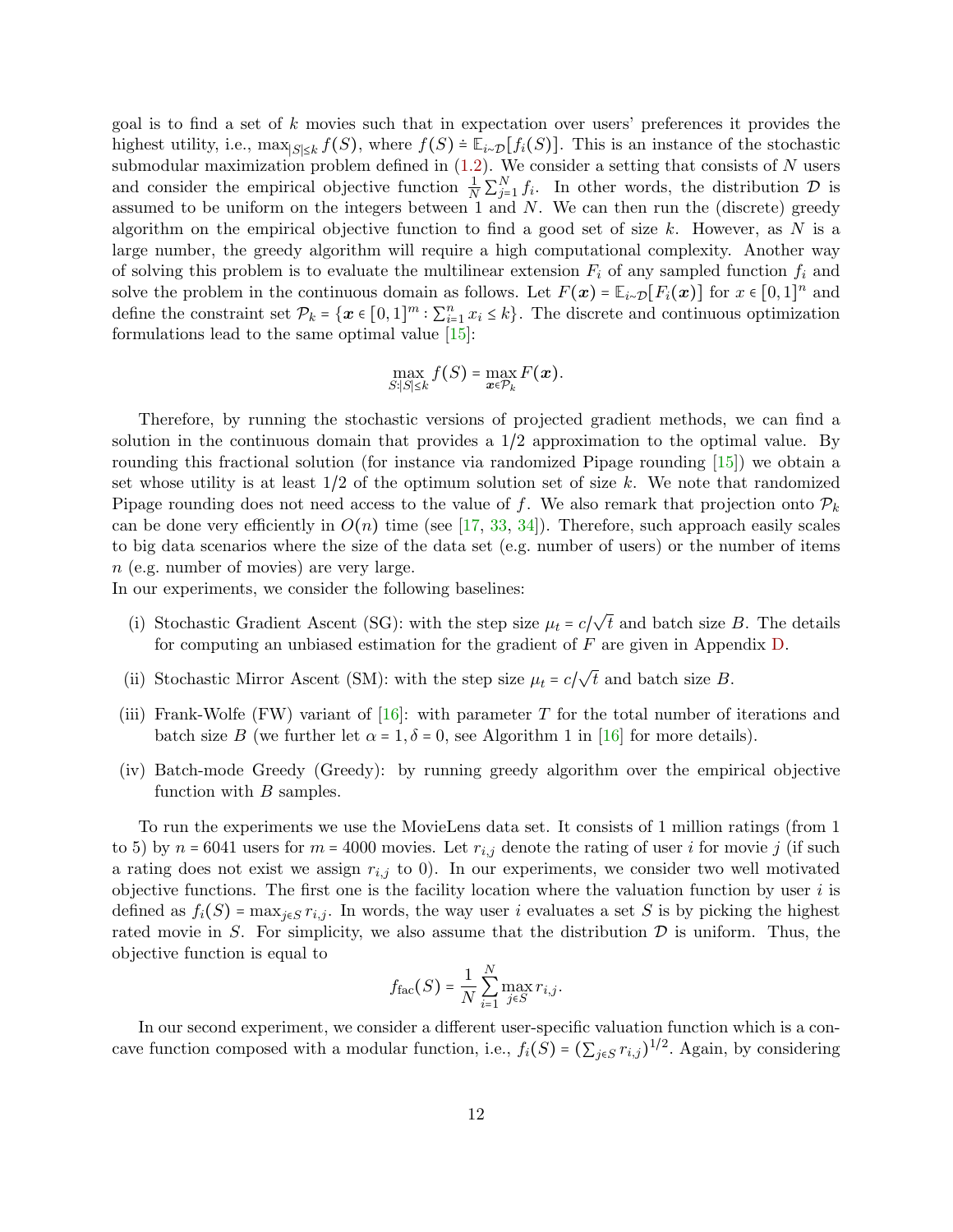the uniform distribution over the set of users, we obtain

$$
f_{\text{con}}(S) = \frac{1}{N} \sum_{i=1}^{N} \left( \sum_{j \in S} r_{i,j} \right)^{1/2}.
$$

Note that the multilinear extensions of  $f_{\text{fac}}$  and  $f_{\text{con}}$  are neither concave nor convex.

Figure [1](#page-10-0) depicts the performance of different algorithms for the two proposed objective functions. As Figures [1a](#page-10-0) and [1c](#page-10-0) show, the FW algorithm needs a much higher batch size to be comparable in performance w.r.t. to our stochastic gradient methods. Note that a smaller batch size leads to less computational effort (using the same value for  $B$  and  $T$ , the computational complexity of FW and SGA is almost the same). Figure [1b](#page-10-0) shows that after a few hundred iterations both SG and SM with  $B = 20$  obtain almost the same utility as Greedy with a large batch size  $(B = 1000)$ . Finally, Figure [1d](#page-10-0) shows the performance of the algorithms with respect to the number of times the single functions  $(f_i)$  are evaluated. This further shows that gradient based methods have comparable complexity w.r.t. the Greedy algorithm in the discrete domain.

## 6 Conclusion

In this paper we studied gradient methods for submodular maximization. Despite the lack of convexity of the objective function we demonstrated that local search heuristics are effective at finding approximately optimal solutions. In particular, we showed that all fixed point of projected gradient ascent provide a factor 1/2 approximation to the global maxima. We also demonstrated that stochastic gradient and mirror methods achieve an objective value of OPT/2 –  $\epsilon$  in  $\mathcal{O}(\frac{1}{\epsilon^2})$  $\frac{1}{\epsilon^2}$ iterations. We further demonstrated the effectiveness of our methods with experiments on real data.

While in this paper we have focused on convex constraints, our framework may allow non-convex constraints as well. For instance it may be possible to combine our framework with recent results in [\[35,](#page-21-5) [36,](#page-21-6) [37\]](#page-21-7) to deal with general nonconvex constraints. Furthermore, in some cases projection onto the constraint set may be computationally intensive or even intractable but calculating an approximate projection may be possible with significantly less effort. One of the advantages of gradient descent-based proofs is that they continue to work even when some perturbations are introduced in the updates. Therefore, we believe that our framework can deal with approximate projections and we hope to pursue this in future work.

# 7 Proofs

Throughout this section we use the assumption that  $K \subseteq \mathcal{X} \subset \mathbb{R}^n_+$ . We first prove Theorems [4.2](#page-5-0) and [4.7.](#page-8-1) We then show in Section [7.3](#page-17-0) how the proof of Theorem [4.3](#page-6-2) follows from the proof of Theorem [4.7.](#page-8-1)

#### 7.1 Proofs for quality of stationary points (Proof of Theorem [4.2\)](#page-5-0)

Let us begin with part (i) of the theorem. Let  $F : \mathcal{X} \to \mathbb{R}$  be a weakly DR-submodular and monotone function. By [\(2.6\)](#page-3-0) for any two vectors  $x, y \in \mathcal{X}$  we have

<span id="page-12-0"></span>
$$
\nabla F(\mathbf{x}) \ge \gamma \nabla F(\mathbf{y}) \quad \text{for all} \quad \mathbf{x} \le \mathbf{y}.\tag{7.1}
$$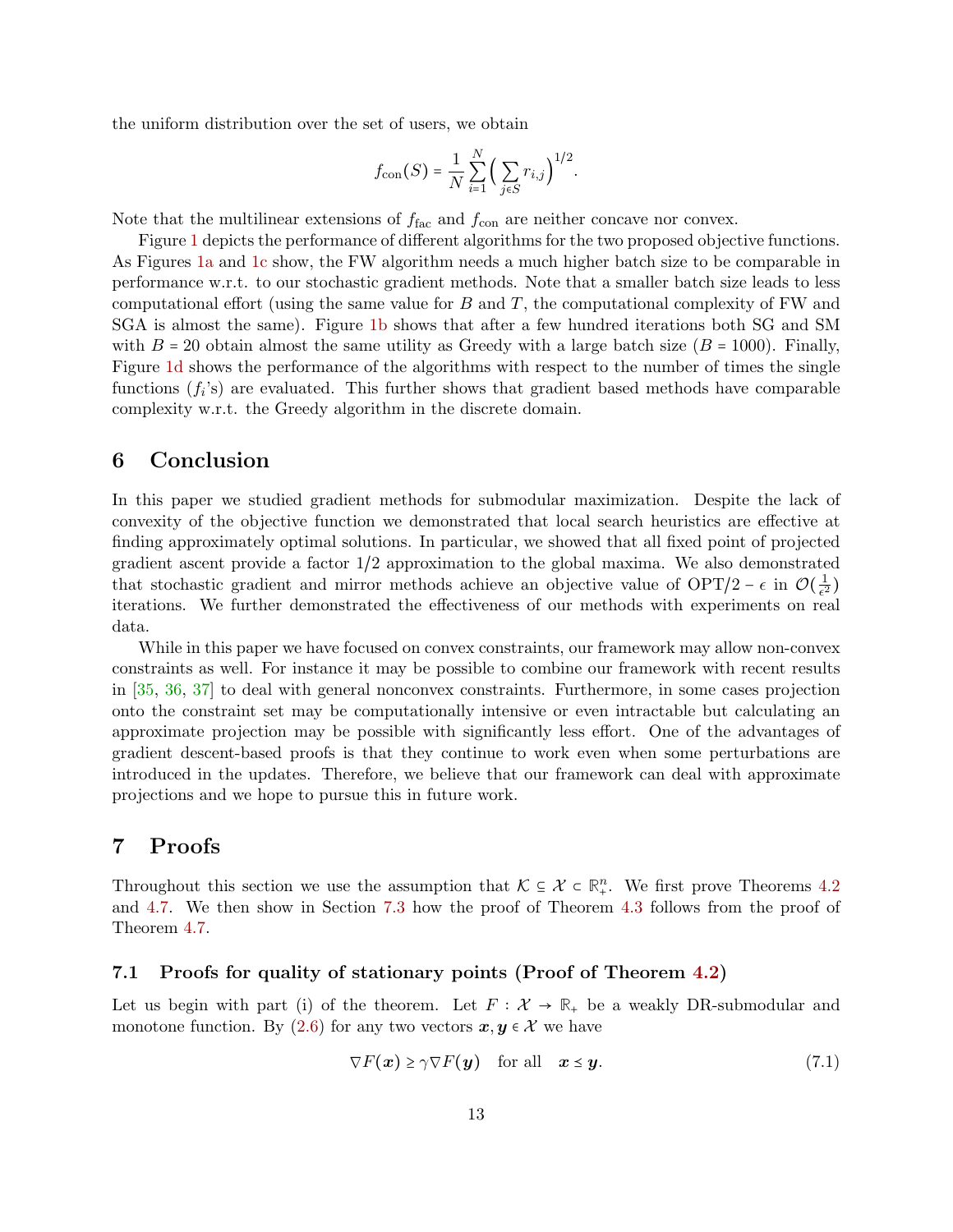To prove part (i) we first prove that for any two vectors  $x, y \in \mathcal{X}$ , we have

<span id="page-13-2"></span>
$$
F(\mathbf{y}) - \left(1 + \frac{1}{\gamma^2}\right) F(\mathbf{x}) \le \frac{1}{\gamma} \langle \nabla F(\mathbf{x}), \mathbf{y} - \mathbf{x} \rangle. \tag{7.2}
$$

To this aim note that for all  $x, z \in \mathcal{X}$  s.t.  $x \leq z$ , by using [\(7.1\)](#page-12-0), we have

<span id="page-13-0"></span>
$$
F(z) - F(x) = \int_0^1 \langle z - x, \nabla F(x + t(z - x)) \rangle dt,
$$
  
\n
$$
\leq \frac{1}{\gamma} \int_0^1 \langle z - x, \nabla F(x) \rangle dt,
$$
  
\n
$$
= \frac{1}{\gamma} \langle z - x, \nabla F(x) \rangle.
$$
 (7.3)

Similarly, note that using [\(7.1\)](#page-12-0)

$$
F(z) - F(x) = \int_0^1 \langle z - x, \nabla F(x + t(z - x)) \rangle dt,
$$
  
\n
$$
\geq \gamma \int_0^1 \langle z - x, \nabla F(z) \rangle dt,
$$
  
\n
$$
= \gamma \langle z - x, \nabla F(z) \rangle.
$$
 (7.4)

Now, from [\(7.3\)](#page-13-0) we deduce that for any  $x, y \in \mathcal{X}$ :

<span id="page-13-1"></span>
$$
F(\boldsymbol{x} \vee \boldsymbol{y}) - F(\boldsymbol{x}) \leq \frac{1}{\gamma} \langle \boldsymbol{x} \vee \boldsymbol{y} - \boldsymbol{x}, \nabla F(\boldsymbol{x}) \rangle,
$$

and from  $(7.4)$ :

$$
F(\boldsymbol{x}) - F(\boldsymbol{x} \wedge \boldsymbol{y}) \geq \gamma \langle \boldsymbol{x} - \boldsymbol{x} \wedge \boldsymbol{y}, \nabla F(\boldsymbol{x}) \rangle,
$$

From these two inequalities we immediately obtain

$$
F(\boldsymbol{x} \vee \boldsymbol{y}) - (1 + \frac{1}{\gamma^2})F(\boldsymbol{x}) + \frac{1}{\gamma^2}F(\boldsymbol{x} \wedge \boldsymbol{y}) \leq \frac{1}{\gamma} \langle \boldsymbol{x} \wedge \boldsymbol{y} + \boldsymbol{x} \vee \boldsymbol{y} - 2\boldsymbol{x}, \nabla F(\boldsymbol{x}) \rangle, \tag{7.5}
$$

and we obtain [\(7.2\)](#page-13-2) by noting that  $F(x \wedge y) \geq 0$  and  $x \wedge y + x \vee y = x + y$ .

Part (i) of the theorem follows from [\(7.2\)](#page-13-2) by letting x to be a stationary point and  $y = x^* :=$  $\argmax F(\boldsymbol{y}).$ 

 $\kappa$  To prove part (ii) note that by the smoothness of the function (more specifically the quadratic upper bound) we have

$$
F(\boldsymbol{x}_{t+1}) \geq F(\boldsymbol{x}_t) + \langle \nabla F(\boldsymbol{x}_t), \boldsymbol{x}_{t+1} - \boldsymbol{x}_t \rangle - \frac{L}{2} \left \| \boldsymbol{x}_{t+1} - \boldsymbol{x}_t \right \|_{\ell_2}^2.
$$

Now note that  $x_{t+1} = \mathcal{P}_{\mathcal{K}}(x_t + \mu_t \nabla F(x_t))$  and thus using the properties of convex projections we have

$$
\langle x_{t+1}-x_{t}, x_{t+1}-(x_{t}+\mu_{t}\nabla F(x_{t}))\rangle\leq 0 \quad \Rightarrow \quad \left\|x_{t+1}-x_{t}\right\|_{\ell_{2}}^{2} \leq \mu_{t}\langle x_{t+1}-x_{t}, \nabla F(x_{t})\rangle.
$$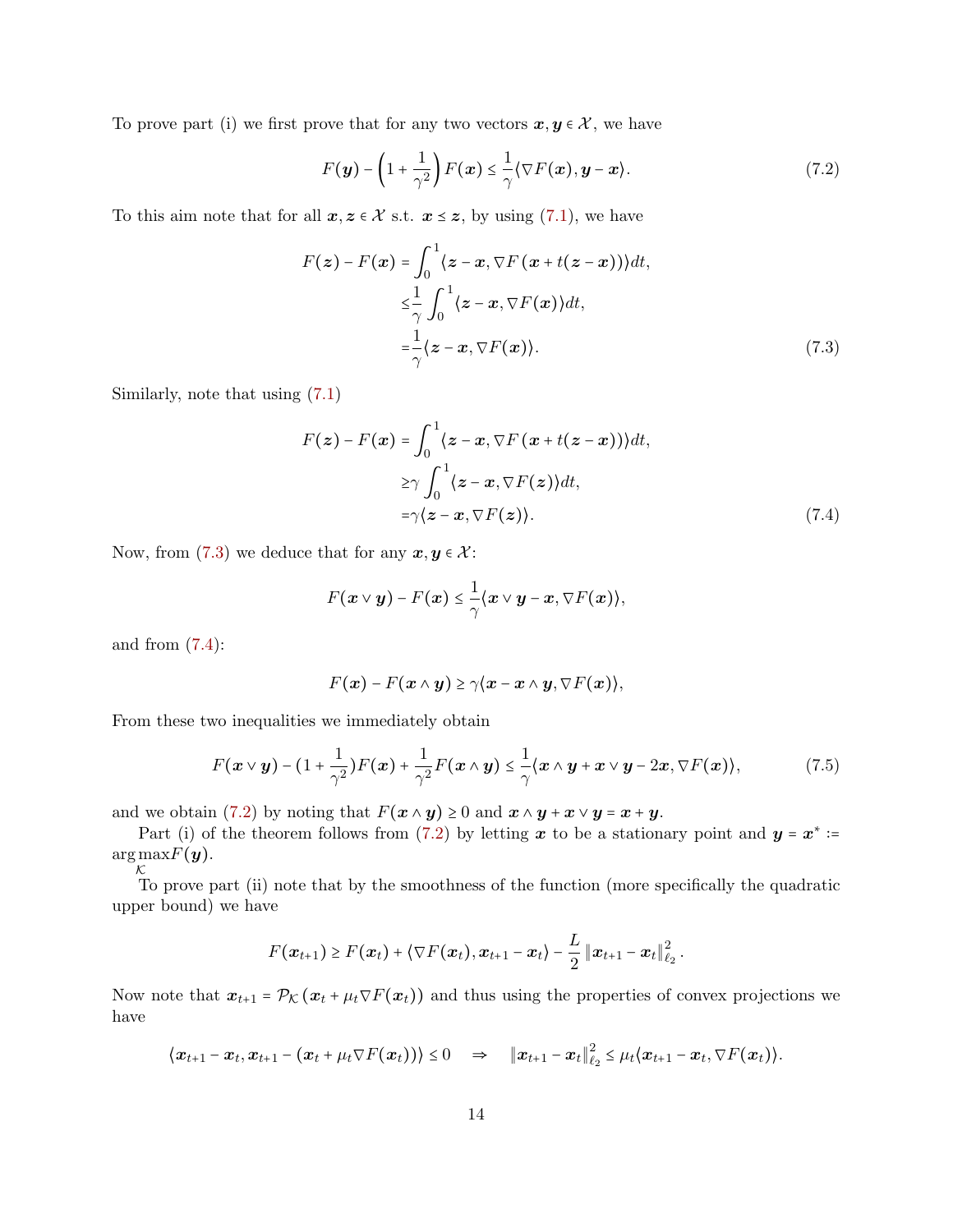Plugging this into the latter inequality we conclude that for  $\mu_t \leq \frac{1}{L}$ L

$$
F(\boldsymbol{x}_{t+1}) \geq F(\boldsymbol{x}_t) + \left(\frac{1}{\mu_t} - \frac{L}{2}\right) \|\boldsymbol{x}_{t+1} - \boldsymbol{x}_t\|_{\ell_2}^2 \geq F(\boldsymbol{x}_t) + \frac{L}{2} \|\boldsymbol{x}_{t+1} - \boldsymbol{x}_t\|_{\ell_2}^2.
$$

Summing both sides we conclude that

$$
\sum_{t=1}^{\infty}\left\|\boldsymbol{x}_{t+1}-\boldsymbol{x}_t\right\|_{\ell_2}^2,
$$

is bounded. This in turn implies that  $||x_{t+1} - x_t||_{\ell_2}$  goes to zero. To proceed we define the convex set  $\mathcal{D}_t = \mathcal{K} - \{\boldsymbol{x}_t\}$ . Note that

$$
\left\|\bm{x}_{t+1}-\bm{x}_t\right\|_{\ell_2}=\left\|\mathcal{P}_{\mathcal{K}}\left(\bm{x}_t+\mu_t\nabla F(\bm{x}_t)\right)-\bm{x}_t\right\|_{\ell_2}=\left\|\mathcal{P}_{\mathcal{K}-\{\bm{x}_t\}}\left(\mu_t\nabla F(\bm{x}_t)\right)\right\|_{\ell_2}=\left\|\mathcal{P}_{\mathcal{D}_t}\left(\mu_t\nabla F(\bm{x}_t)\right)\right\|_{\ell_2}.
$$

Thus,

<span id="page-14-0"></span>
$$
\lim_{t \to \infty} \mathcal{P}_{\mathcal{D}_t} \left( \mu_t \nabla F(\boldsymbol{x}_t) \right) = 0. \tag{7.6}
$$

To use the latter to show convergence to a stationary point note that for any  $z \in \mathcal{D}_t$  by the obtuse angle theorem for convex sets (e.g. see [\[32,](#page-21-2) Lemma 3.1])

$$
\langle \mathcal{P}_{\mathcal{D}_t} \left( \mu_t \nabla F(\boldsymbol{x}_t) \right) - \boldsymbol{z}, \mathcal{P}_{\mathcal{D}_t} \left( \mu_t \nabla F(\boldsymbol{x}_t) \right) - \mu_t \nabla F(\boldsymbol{x}_t) \rangle \leq 0.
$$

holds for all  $z \in \mathcal{D}_t$ . Note that any  $z \in \mathcal{D}_t$  is of the form  $y-x_t$  with  $y \in \mathcal{K}$ . Thus the above inequality implies that for all  $y \in \mathcal{K}$ 

$$
\langle \mathcal{P}_{\mathcal{D}_t}(\mu_t \nabla F(\boldsymbol{x}_t)) - (\boldsymbol{y} - \boldsymbol{x}_t), \mathcal{P}_{\mathcal{D}_t}(\mu_t \nabla F(\boldsymbol{x}_t)) - \mu_t \nabla F(\boldsymbol{x}_t) \rangle \leq 0.
$$

Now taking the limit as  $t \to \infty$  and using [\(7.6\)](#page-14-0) we conclude that for all  $y \in \mathcal{K}$ 

$$
\lim_{t\to\infty} \langle \nabla F(\boldsymbol{x}_t), \boldsymbol{y} - \boldsymbol{x}_t \rangle \leq 0,
$$

concluding the proof.

### 7.2 Proof of (stochastic) mirror method (Proof of Theorem [4.7\)](#page-8-1)

We begin by stating some lemmas about mirror descent together with some useful preliminary lemmas in the next section.

#### 7.2.1 Preliminary lemmas

We begin with two lemmas about mirror descent adapted from  $[32]$ .

**Lemma 7.1** Let  $x \in \mathcal{K}$  and  $y \in \mathcal{K}$ , then

<span id="page-14-2"></span><span id="page-14-1"></span>
$$
\left\langle \nabla \Phi \left( \Pi_\mathcal{K}^\Phi(\boldsymbol{y}) \right) - \nabla \Phi(\boldsymbol{y}), \Pi_\mathcal{K}^\Phi(\boldsymbol{y}) - \boldsymbol{x} \right\rangle \leq 0.
$$

Also we need the following well-known identity about Bregman divergences which will be useful several times in our proofs.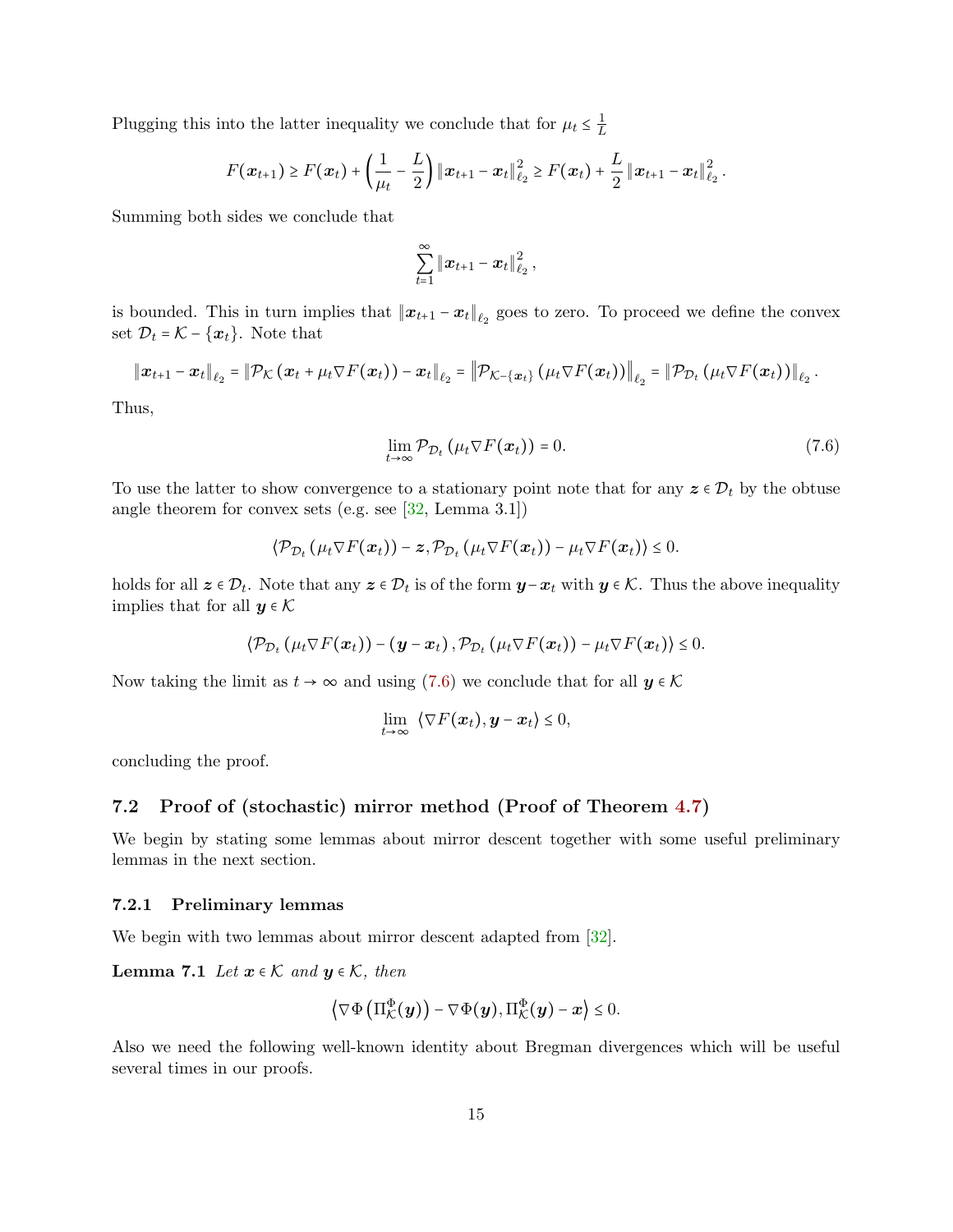## Lemma 7.2

$$
\langle \nabla \phi(\mathbf{x}) - \nabla \phi(\mathbf{y}), \mathbf{x} - \mathbf{z} \rangle = D_{\Phi}(\mathbf{x}, \mathbf{y}) + D_{\Phi}(\mathbf{z}, \mathbf{x}) - D_{\Phi}(\mathbf{z}, \mathbf{y}).
$$

We next state a lemma due to Chekuri, Vondrak, and Zenkluser.

**Lemma 7.3** [\[31,](#page-21-0) Lemma 3.2] Assume F is a monotone and submodular function. Then, for any two points  $x, y \in K$ 

$$
\langle \boldsymbol{x}-\boldsymbol{y},\nabla F(\boldsymbol{x})\rangle \leq 2F(\boldsymbol{x})-F(\max(\boldsymbol{x},\boldsymbol{y})) - F(\min(\boldsymbol{x},\boldsymbol{y})).
$$

<span id="page-15-0"></span>Lemma 7.4 Consider one iteration of the mirror descent update

<span id="page-15-2"></span>
$$
\nabla \Phi(\boldsymbol{y}) = \nabla \Phi(\boldsymbol{x}) + \mu G(\boldsymbol{x}),
$$
  

$$
\boldsymbol{x}^+ = \Pi_{\mathcal{K}}^{\Phi}(\boldsymbol{y}).
$$

Then, for all  $z \in \mathcal{K}$ 

$$
\langle G(\boldsymbol{x}), \boldsymbol{x}^+ - \boldsymbol{z} \rangle \geq \frac{1}{\mu} \left( D_{\Phi}(\boldsymbol{x}^+, \boldsymbol{x}) + D_{\Phi}(\boldsymbol{z}, \boldsymbol{x}^+) - D_{\Phi}(\boldsymbol{z}, \boldsymbol{x}) \right).
$$

Proof By Lemma [7.1](#page-14-1)

$$
\left\langle \nabla \Phi(\boldsymbol{x}^+) - \nabla \Phi(\boldsymbol{y}), \boldsymbol{x}^+ - \boldsymbol{z} \right\rangle \leq 0.
$$

Using  $\nabla \Phi(y) = \nabla \Phi(x) + \mu G(x)$ , we conclude that

$$
\langle G(\boldsymbol{x}), \boldsymbol{x}^+ - \boldsymbol{z} \rangle \geq \frac{1}{\mu} \langle \Phi(\boldsymbol{x}^+) - \nabla \Phi(\boldsymbol{x}), \boldsymbol{x}^+ - \boldsymbol{z} \rangle,
$$
  

$$
= \frac{1}{\mu} \left( D_{\Phi}(\boldsymbol{x}^+, \boldsymbol{x}) + D_{\Phi}(\boldsymbol{z}, \boldsymbol{x}^+) - D_{\Phi}(\boldsymbol{z}, \boldsymbol{x}) \right),
$$

where the last equality follows from Lemma [7.2.](#page-14-2)

<span id="page-15-1"></span>**Lemma 7.5** Consider the setting of Theorem [4.7](#page-8-1) and let  $D_{\Phi}$  be the Bregman divergence corresponding to the mirror map  $\Phi$ . Let  $\eta$  be a nonnegative scalar with  $\mu_t$  obeying

$$
\mu_t \leq \frac{1}{L+\frac{1}{\eta}}.
$$

Then,

$$
\big\langle \boldsymbol{g}_t, \boldsymbol{x}_t - \boldsymbol{z} \big\rangle \geq \frac{1}{\mu_t} \left( D_{\Phi}(\boldsymbol{z}, \boldsymbol{x}_{t+1}) - D_{\Phi}(\boldsymbol{z}, \boldsymbol{x}_t) \right) + F(\boldsymbol{x}_t) - F(\boldsymbol{x}_{t+1}) - \frac{\eta}{2} \|\nabla F(\boldsymbol{x}_t) - \boldsymbol{g}_t\|_*^2.
$$

**Proof** Using smoothness of the function  $F$  we have the following chain of inequalities

$$
F(\boldsymbol{x}_{t+1}) - F(\boldsymbol{x}_{t}) \geq \langle \nabla F(\boldsymbol{x}_{t}), \boldsymbol{x}_{t+1} - \boldsymbol{x}_{t} \rangle - \frac{L}{2} \|\boldsymbol{x}_{t+1} - \boldsymbol{x}_{t}\|^{2}
$$
  
\n
$$
= \langle \boldsymbol{g}_{t}, \boldsymbol{x}_{t+1} - \boldsymbol{x}_{t} \rangle + \langle \nabla F(\boldsymbol{x}_{t}) - \boldsymbol{g}_{t}, \boldsymbol{x}_{t+1} - \boldsymbol{x}_{t} \rangle - \frac{L}{2} \|\boldsymbol{x}_{t+1} - \boldsymbol{x}_{t}\|^{2}
$$
  
\n
$$
\stackrel{(a)}{\geq} \langle \boldsymbol{g}_{t}, \boldsymbol{x}_{t+1} - \boldsymbol{x}_{t} \rangle - \frac{\eta}{2} \|\nabla F(\boldsymbol{x}_{t}) - \boldsymbol{g}_{t}\|_{*}^{2} - \frac{1}{2} \left(L + \frac{1}{\eta}\right) \|\boldsymbol{x}_{t+1} - \boldsymbol{x}_{t}\|^{2}
$$
  
\n
$$
\stackrel{(b)}{\geq} \langle \boldsymbol{g}_{t}, \boldsymbol{x}_{t+1} - \boldsymbol{x}_{t} \rangle - \frac{\eta}{2} \|\nabla F(\boldsymbol{x}_{t}) - \boldsymbol{g}_{t}\|_{*}^{2} - \left(L + \frac{1}{\eta}\right) D_{\Phi}(\boldsymbol{x}_{t+1}, \boldsymbol{x}_{t})
$$
  
\n
$$
= \langle \boldsymbol{g}_{t}, \boldsymbol{z} - \boldsymbol{x}_{t} \rangle + \langle \boldsymbol{g}_{t}, \boldsymbol{x}_{t+1} - \boldsymbol{z} \rangle - \frac{\eta}{2} \|\nabla F(\boldsymbol{x}_{t}) - \boldsymbol{g}_{t}\|_{*}^{2} - \left(L + \frac{1}{\eta}\right) D_{\Phi}(\boldsymbol{x}_{t+1}, \boldsymbol{x}_{t}),
$$

П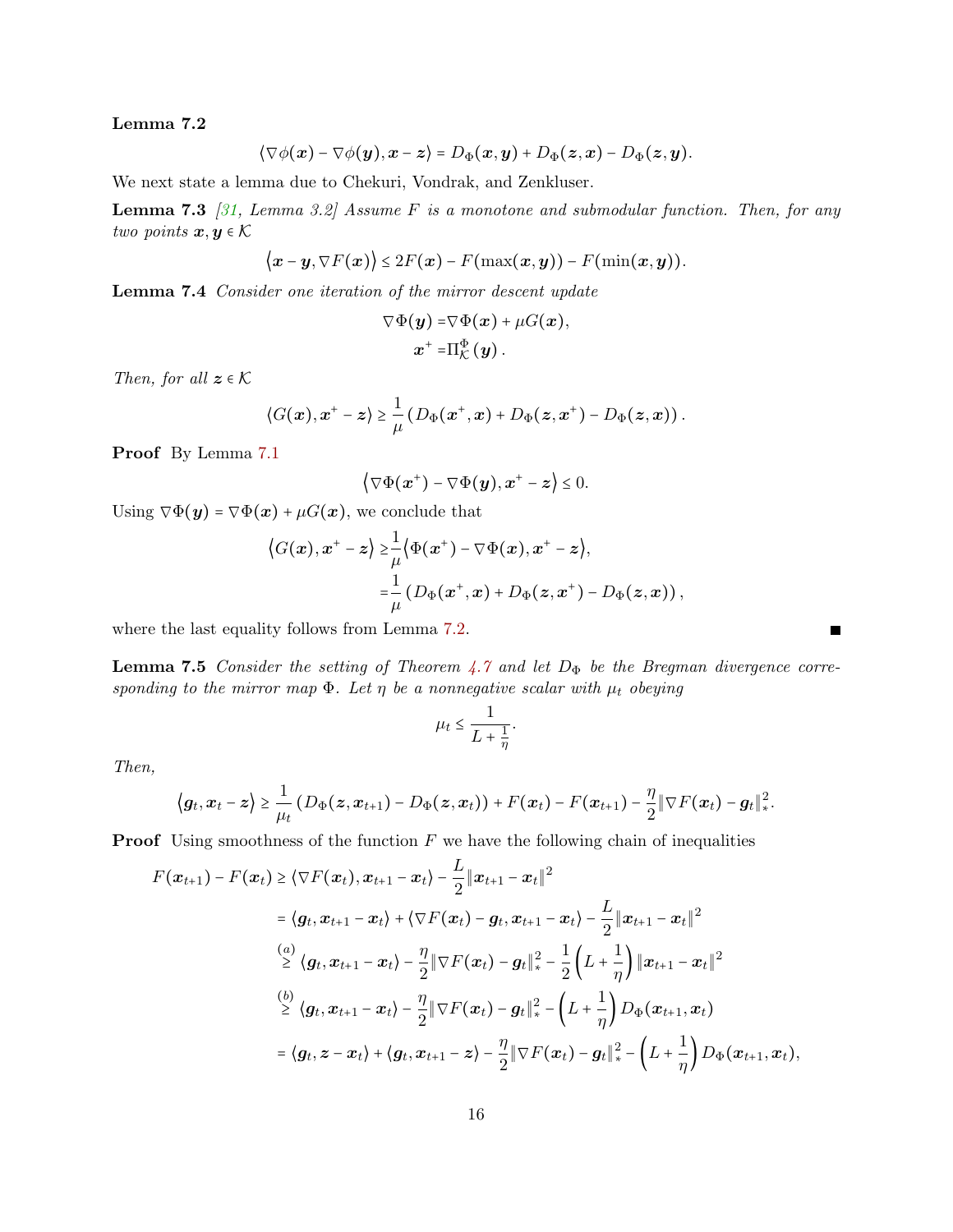where (a) follows from the fact that  $\langle a, b \rangle \leq \frac{1}{2a}$  $\frac{1}{2\eta}\|\bm a\|^2+\frac{\eta}{2}$  $\frac{\eta}{2}$  ||**b**|| $\frac{\eta}{*}$  by Young's inequality and (b) follows from strong convexity of the mirror map  $\Phi$ . Rearranging the above inequality we arrive at the following chain of inequalities

$$
\langle g_t, x_t - z \rangle \geq \langle g_t, x_{t+1} - z \rangle - \frac{\eta}{2} \|\nabla F(x_t) - g_t\|_*^2 - \left(L + \frac{1}{\eta}\right) D_{\Phi}(x_{t+1}, x_t) + F(x_t) - F(x_{t+1})
$$
\n
$$
\stackrel{(a)}{\geq} \frac{1}{\mu_t} \left(D_{\Phi}(z, x_{t+1}) - D_{\Phi}(z, x_t)\right) - \frac{\eta}{2} \|\nabla F(x_t) - g_t\|_*^2 + \left(\frac{1}{\mu_t} - \left(L + \frac{1}{\eta}\right)\right) D_{\Phi}(x_{t+1}, x_t)
$$
\n
$$
+ F(x_t) - F(x_{t+1})
$$
\n
$$
\stackrel{(b)}{\geq} \frac{1}{\mu_t} \left(D_{\Phi}(z, x_{t+1}) - D_{\Phi}(z, x_t)\right) - \frac{\eta}{2} \|\nabla F(x_t) - g_t\|_*^2 + F(x_t) - F(x_{t+1}),
$$

where (a) follows from Lemma [7.4](#page-15-0) and (b) from the choice  $\mu_t \leq 1/(L + 1/\eta)$ .

Using Lemma [7.5](#page-15-1) with  $z = x^*$  (Global optimum) and  $\eta = \eta_t$  we have

$$
\langle \boldsymbol{g}_t, \boldsymbol{x}_t - \boldsymbol{x}^* \rangle \geq \frac{1}{\mu_t} \left( D_{\Phi}(\boldsymbol{x}^*, \boldsymbol{x}_{t+1}) - D_{\Phi}(\boldsymbol{x}^*, \boldsymbol{x}_t) \right) + F(\boldsymbol{x}_t) - F(\boldsymbol{x}_{t+1}) - \frac{\eta_t}{2} \|\nabla F(\boldsymbol{x}_t) - \boldsymbol{g}_t\|_*^2.
$$

Г

Using  $\langle g_t, x_t - x^* \rangle = \langle \nabla F(x_t), x_t - x^* \rangle + \langle g_t - \nabla F(x_t), x_t - x^* \rangle$  we conclude that

$$
\langle \nabla F(\boldsymbol{x}_t), \boldsymbol{x}_t - \boldsymbol{x}^* \rangle \geq \langle \boldsymbol{g}_t - \nabla F(\boldsymbol{x}_t), \boldsymbol{x}_t - \boldsymbol{x}^* \rangle + \frac{1}{\mu_t} \left( D_{\Phi}(\boldsymbol{x}^*, \boldsymbol{x}_{t+1}) - D_{\Phi}(\boldsymbol{x}^*, \boldsymbol{x}_t) \right) + F(\boldsymbol{x}_t) - F(\boldsymbol{x}_{t+1}) - \frac{\eta_t}{2} \|\nabla F(\boldsymbol{x}_t) - \boldsymbol{g}_t\|_*^2.
$$

Using Lemma [7.3](#page-15-2) with  $y = x^*$  and  $x = x_t$  in the above inequality we conclude that

$$
F(\boldsymbol{x}_t)+F(\boldsymbol{x}_{t+1})-F(\boldsymbol{x}^*) \geq \langle \boldsymbol{g}_t-\nabla F(\boldsymbol{x}_t),\boldsymbol{x}_t-\boldsymbol{x}^* \rangle \\ +\frac{1}{\mu_t}\left(D_{\Phi}(\boldsymbol{x}^*,\boldsymbol{x}_{t+1})-D_{\Phi}(\boldsymbol{x}^*,\boldsymbol{x}_t)\right)-\frac{\eta_t}{2}\|\nabla F(\boldsymbol{x}_t)-\boldsymbol{g}_t\|_*^2.
$$

Taking expectation of both sides we arrive at

$$
\mathbb{E} F(\boldsymbol{x}_t) + \mathbb{E} F(\boldsymbol{x}_{t+1}) - F(\boldsymbol{x}^*) \geq \frac{1}{\mu_t} \left( \mathbb{E} D_{\Phi}(\boldsymbol{x}^*, \boldsymbol{x}_{t+1}) - \mathbb{E} D_{\Phi}(\boldsymbol{x}^*, \boldsymbol{x}_t) \right) - \frac{\eta_t}{2} \mathbb{E} \left[ \|\nabla F(\boldsymbol{x}_t) - \boldsymbol{g}_t\|_*^2 \right],
$$
  

$$
\geq \frac{1}{\mu_t} \left( \mathbb{E} D_{\Phi}(\boldsymbol{x}^*, \boldsymbol{x}_{t+1}) - \mathbb{E} D_{\Phi}(\boldsymbol{x}^*, \boldsymbol{x}_t) \right) - \frac{\eta_t}{2} \sigma^2.
$$

Summing both sides from  $t = 1$  to  $T$  we conclude that

$$
\sum_{t=1}^{T} \left[ \mathbb{E} F(\boldsymbol{x}_{t}) + \mathbb{E} F(\boldsymbol{x}_{t+1}) - F(\boldsymbol{x}^{*}) \right] \geq \sum_{t=1}^{T} \frac{1}{\mu_{t}} \left( \mathbb{E} D_{\Phi}(\boldsymbol{x}^{*}, \boldsymbol{x}_{t+1}) - \mathbb{E} D_{\Phi}(\boldsymbol{x}^{*}, \boldsymbol{x}_{t}) \right) - \frac{\sigma^{2}}{2} \sum_{t=1}^{T} \eta_{t}
$$
\n
$$
= \frac{\mathbb{E} D_{\Phi}(\boldsymbol{x}^{*}, \boldsymbol{x}_{T+1})}{\mu_{T}} - \frac{\mathbb{E} D_{\Phi}(\boldsymbol{x}^{*}, \boldsymbol{x}_{1})}{\mu_{1}} + \sum_{t=1}^{T-1} \mathbb{E} D_{\Phi}(\boldsymbol{x}^{*}, \boldsymbol{x}_{t+1}) \left( \frac{1}{\mu_{t}} - \frac{1}{\mu_{t+1}} \right)
$$
\n
$$
- \frac{\sigma^{2}}{2} \sum_{t=1}^{T} \eta_{t}
$$
\n
$$
\geq - \frac{R^{2}}{\mu_{1}} + R^{2} \sum_{t=1}^{T-1} \left( \frac{1}{\mu_{t}} - \frac{1}{\mu_{t+1}} \right) - \frac{\sigma^{2}}{2} \sum_{t=1}^{T} \eta_{t}
$$
\n
$$
= - \frac{R^{2}}{\mu_{T}} - \frac{\sigma^{2}}{2} \sum_{t=1}^{T} \eta_{t}.
$$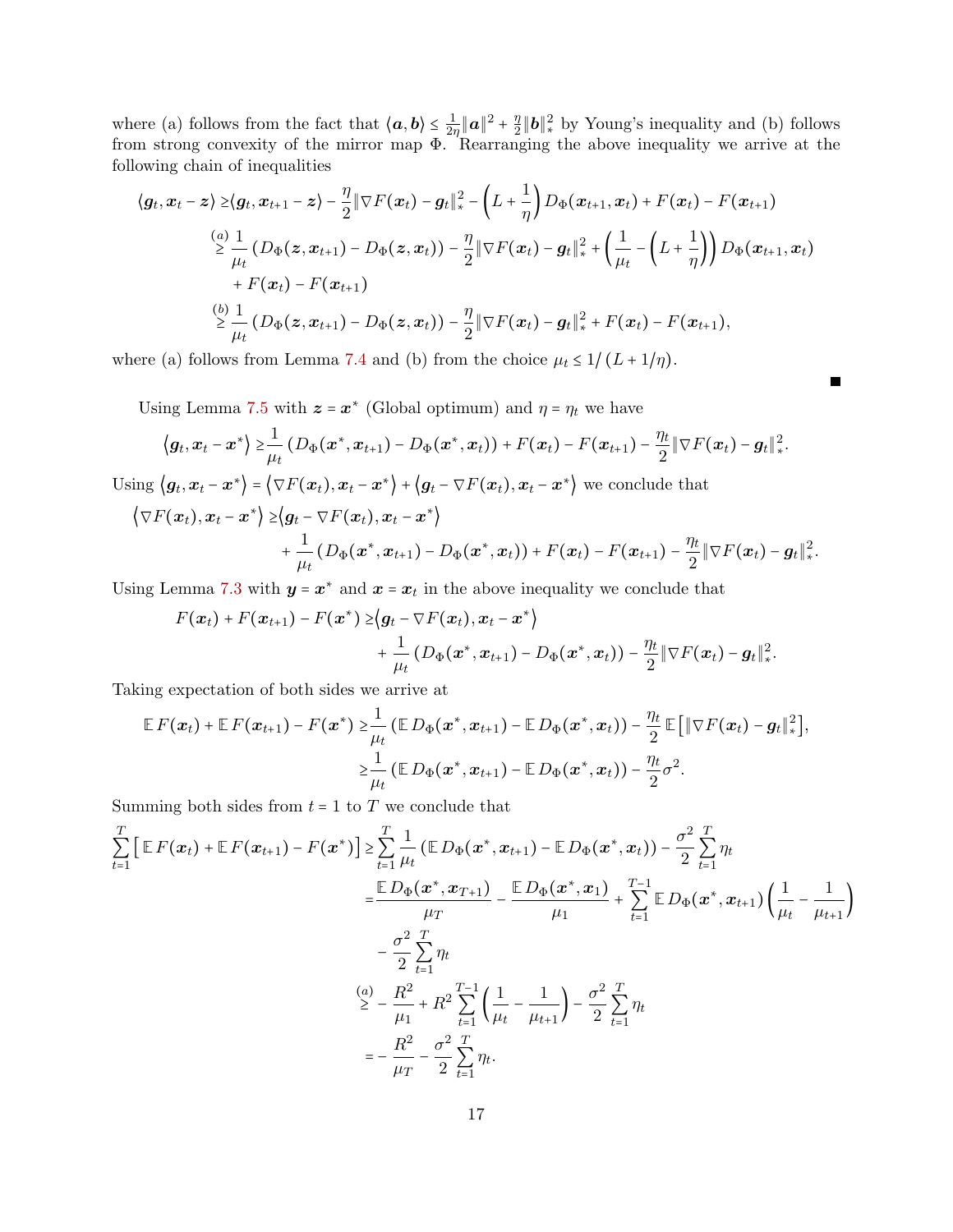Here, (a) follows from the fact that  $D_{\Phi}(\boldsymbol{x}^*, \boldsymbol{x}_t) \leq R^2$ . Now using  $\eta_t = \frac{R}{\sigma_t}$  $\frac{R}{\sigma\sqrt{t}}$  and  $\mu_t = \frac{1}{L+1}$  $L+\frac{1}{\eta_t}$ we arrive at

<span id="page-17-2"></span>
$$
\sum_{t=1}^{T} \left[ \mathbb{E} F(\boldsymbol{x}_t) + \mathbb{E} F(\boldsymbol{x}_{t+1}) - F(\boldsymbol{x}^*) \right] \ge -R^2 \left( L + \frac{\sigma}{R} \sqrt{T} \right) - \frac{\sigma R}{2} \sum_{t=1}^{T} \frac{1}{\sqrt{t}}
$$
\n
$$
\stackrel{(a)}{\ge} - \left( R^2 L + 2\sigma R \sqrt{T} \right). \tag{7.7}
$$

Here, (a) follows from the fact that  $\sum_{t=1}^{T} \frac{1}{\sqrt{2}}$  $\frac{1}{t} \leq 2$ √ T. Thus

$$
\sum_{t=1}^T 2 \mathbb{E}[F(\boldsymbol{x}_t)] - \mathrm{OPT} = \sum_{t=1}^T \left[ \mathbb{E} F(\boldsymbol{x}_t) + \mathbb{E} F(\boldsymbol{x}_{t+1}) - F(\boldsymbol{x}^*) \right] + \mathbb{E}[F(\boldsymbol{x}_1)] - \mathbb{E}[F(\boldsymbol{x}_{T+1})]
$$
  
\n
$$
\geq -\left(R^2 L + 2\sigma R \sqrt{T}\right) - \mathbb{E}[F(\boldsymbol{x}_{T+1})].
$$

Dividing both sides by  $2T$ , we obtain

$$
\frac{1}{T}\sum_{t=1}^T \mathbb{E}[F(\boldsymbol{x}_t)] + \frac{1}{2T}\mathbb{E}[F(\boldsymbol{x}_{T+1})] \ge \frac{\text{OPT}}{2} - \left(\frac{R^2L}{T} + \frac{2\sigma R}{\sqrt{T}}\right).
$$

The proof now follows from the fact that  $E[F(\mathbf{x}_{T+1})] \leq \text{OPT}$ . Note also that from [\(7.7\)](#page-17-2) we have

$$
\frac{1}{T}\sum_{t=2}^T \mathbb{E}[F(\boldsymbol{x}_t)] + \frac{1}{2T}(\mathbb{E}[F(\boldsymbol{x}_1) + \mathbb{E}[F(\boldsymbol{x}_{T+1})]) \geq \frac{\mathrm{OPT}}{2} - \left(\frac{R^2L}{T} + \frac{2\sigma R}{\sqrt{T}}\right).
$$

Therefore, a different sampling of the  $x_t$ 's (i.e. choose  $x_1, x_{T+1}$  w.p.  $1/(2T)$  and the rest with probability  $1/T$ -call this sampling  $\tau'$ ) results in  $\mathbb{E}[F(\mathbf{x}_{\tau'})] \geq \frac{\text{OPT}}{2}$  $\frac{PT}{2} - (R^2L + 2\sigma R\sqrt{T}).$ 

### <span id="page-17-0"></span>7.3 Proof of (stochastic) gradient method (Proof of Theorem [4.3\)](#page-6-2)

<span id="page-17-1"></span>This proof is a special case of the proof of the previous section using the mapping  $\Phi(x) = \frac{1}{2}$  $\frac{1}{2}\left\Vert \boldsymbol{x}\right\Vert _{\ell_{2}}^{2}$  $_{\ell_2}^{\mathcal{Z}}$  .

#### 7.4 Extensions to weakly submodular functions

In this section we shall show that Theorem [4.7](#page-8-1) extends to weakly submodular functions with the new guarantee given by

$$
\mathbb{E}[F(\boldsymbol{x}_{\tau})] \ge \frac{\gamma^2}{1+\gamma^2} \text{OPT} - \frac{\gamma}{1+\gamma^2} \left( \frac{\text{R}^2 \text{L} + \text{OPT}}{2\text{T}} + \frac{\text{R}\sigma}{\sqrt{\text{T}}} \right).
$$
(7.8)

To this aim using Lemma [7.5](#page-15-1) with  $z = x^*$  (Global optimum) and  $\eta = \eta_t$  we have

$$
\langle \boldsymbol{g}_t, \boldsymbol{x}_t - \boldsymbol{x}^* \rangle \geq \frac{1}{\mu_t} \left( D_{\Phi}(\boldsymbol{x}^*, \boldsymbol{x}_{t+1}) - D_{\Phi}(\boldsymbol{x}^*, \boldsymbol{x}_t) \right) + F(\boldsymbol{x}_t) - F(\boldsymbol{x}_{t+1}) - \frac{\eta_t}{2} \|\nabla F(\boldsymbol{x}_t) - \boldsymbol{g}_t\|_*^2.
$$

Using  $\langle g_t, x_t - x^* \rangle = \langle \nabla F(x_t), x_t - x^* \rangle + \langle g_t - \nabla F(x_t), x_t - x^* \rangle$  we conclude that

$$
\langle \nabla F(\boldsymbol{x}_t), \boldsymbol{x}_t - \boldsymbol{x}^* \rangle \geq \langle \boldsymbol{g}_t - \nabla F(\boldsymbol{x}_t), \boldsymbol{x}_t - \boldsymbol{x}^* \rangle + \frac{1}{\mu_t} \left( D_{\Phi}(\boldsymbol{x}^*, \boldsymbol{x}_{t+1}) - D_{\Phi}(\boldsymbol{x}^*, \boldsymbol{x}_t) \right) + F(\boldsymbol{x}_t) - F(\boldsymbol{x}_{t+1}) - \frac{\eta_t}{2} \|\nabla F(\boldsymbol{x}_t) - \boldsymbol{g}_t\|_*^2.
$$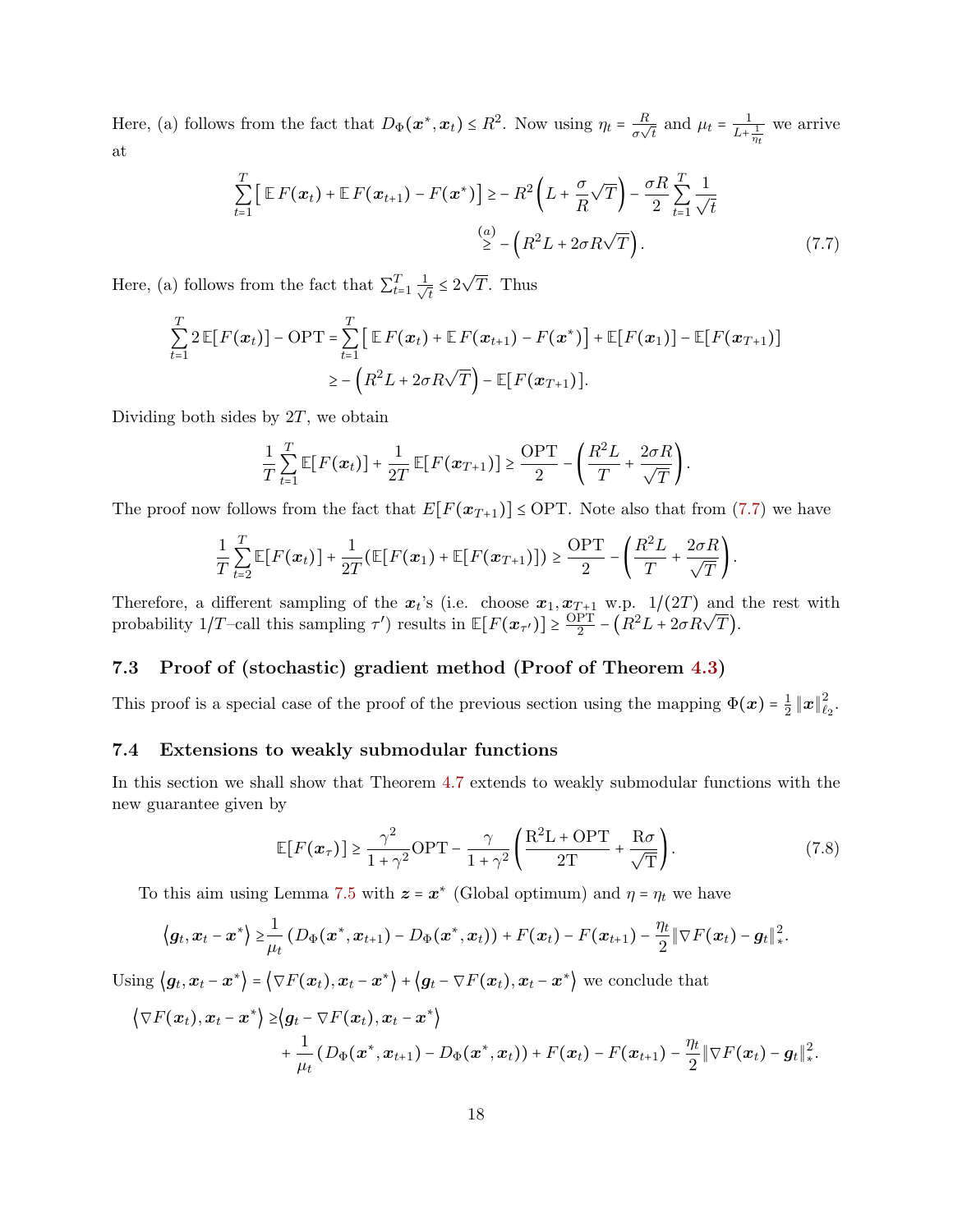Using condition [\(7.2\)](#page-13-2) with  $y = x^*$  and  $x = x_t$  in the above inequality we conclude that

$$
\left(\gamma+\frac{1}{\gamma}-1\right)F(\boldsymbol{x}_t)+F(\boldsymbol{x}_{t+1})-\gamma F(\boldsymbol{x}^*) \geq \left\langle \boldsymbol{g}_t-\nabla F(\boldsymbol{x}_t),\boldsymbol{x}_t-\boldsymbol{x}^*\right\rangle \\ +\frac{1}{\mu_t}\left(D_{\Phi}(\boldsymbol{x}^*,\boldsymbol{x}_{t+1})-D_{\Phi}(\boldsymbol{x}^*,\boldsymbol{x}_t)\right)-\frac{\eta_t}{2}\|\nabla F(\boldsymbol{x}_t)-\boldsymbol{g}_t\|_*^2.
$$

Taking expectation of both sides we arrive at

$$
\left(\gamma+\frac{1}{\gamma}-1\right)\mathbb{E} F(\boldsymbol{x}_t)+\mathbb{E} F(\boldsymbol{x}_{t+1})-\gamma F(\boldsymbol{x}^*)\geq \frac{1}{\mu_t}\left(\mathbb{E} D_{\Phi}(\boldsymbol{x}^*,\boldsymbol{x}_{t+1})-\mathbb{E} D_{\Phi}(\boldsymbol{x}^*,\boldsymbol{x}_t)\right)-\frac{\eta_t}{2}\mathbb{E}\big[\|\nabla F(\boldsymbol{x}_t)-\boldsymbol{g}_t\|_*^2\big],\\ \geq \frac{1}{\mu_t}\left(\mathbb{E} D_{\Phi}(\boldsymbol{x}^*,\boldsymbol{x}_{t+1})-\mathbb{E} D_{\Phi}(\boldsymbol{x}^*,\boldsymbol{x}_t)\right)-\frac{\eta_t}{2}\sigma^2.
$$

Summing both sides from  $t = 1$  to  $T$  we conclude that

$$
\sum_{t=1}^{T} \left[ \left( \gamma + \frac{1}{\gamma} - 1 \right) \mathbb{E} F(\boldsymbol{x}_t) + \mathbb{E} F(\boldsymbol{x}_{t+1}) - \gamma F(\boldsymbol{x}^*) \right] \n\geq \sum_{t=1}^{T} \frac{1}{\mu_t} \left( \mathbb{E} D_{\Phi}(\boldsymbol{x}^*, \boldsymbol{x}_{t+1}) - \mathbb{E} D_{\Phi}(\boldsymbol{x}^*, \boldsymbol{x}_t) \right) - \frac{\sigma^2}{2} \sum_{t=1}^{T} \eta_t \n= \frac{\mathbb{E} D_{\Phi}(\boldsymbol{x}^*, \boldsymbol{x}_{T+1})}{\mu_T} - \frac{\mathbb{E} D_{\Phi}(\boldsymbol{x}^*, \boldsymbol{x}_1)}{\mu_1} + \sum_{t=1}^{T-1} \mathbb{E} D_{\Phi}(\boldsymbol{x}^*, \boldsymbol{x}_{t+1}) \left( \frac{1}{\mu_t} - \frac{1}{\mu_{t+1}} \right) \n- \frac{\sigma^2}{2} \sum_{t=1}^{T} \eta_t \n\geq - \frac{R^2}{\mu_1} + R^2 \sum_{t=1}^{T-1} \left( \frac{1}{\mu_t} - \frac{1}{\mu_{t+1}} \right) - \frac{\sigma^2}{2} \sum_{t=1}^{T} \eta_t \n= - \frac{R^2}{\mu_T} - \frac{\sigma^2}{2} \sum_{t=1}^{T} \eta_t.
$$

Here, (a) follows from the fact that  $D_{\Phi}(\boldsymbol{x}^*, \boldsymbol{x}_t) \leq R^2$ . Now using  $\eta_t = \frac{R}{\sigma}$  $\frac{R}{\sigma\sqrt{t}}$  and  $\mu_t = \frac{1}{L+1}$  $L+\frac{1}{\eta_t}$ we arrive at

$$
\sum_{t=1}^T \left[ \left( \gamma + \frac{1}{\gamma} - 1 \right) \mathbb{E} F(x_t) + \mathbb{E} F(x_{t+1}) - \gamma F(x^*) \right] \ge -R^2 \left( L + \frac{\sigma}{R} \sqrt{T} \right) - \frac{\sigma R}{2} \sum_{t=1}^T \frac{1}{\sqrt{t}}
$$
\n
$$
\stackrel{(a)}{\ge} - \left( R^2 L + 2\sigma R \sqrt{T} \right).
$$

Here, (a) follows from the fact that  $\sum_{t=1}^{T} \frac{1}{\sqrt{2}}$  $\frac{1}{t} \leq 2$ √ T. Thus

$$
\sum_{t=1}^T \left( \gamma + \frac{1}{\gamma} \right) \mathbb{E} [F(\boldsymbol{x}_t)] - \gamma \text{OPT} = \sum_{t=1}^T \left[ \left( \gamma + \frac{1}{\gamma} - 1 \right) \mathbb{E} F(\boldsymbol{x}_t) + \mathbb{E} F(\boldsymbol{x}_{t+1}) - \gamma F(\boldsymbol{x}^*) \right] + F(\boldsymbol{x}_1) - F(\boldsymbol{x}_{T+1})
$$
  
 
$$
\geq -\left( R^2 L + 2\sigma R \sqrt{T} + \text{OPT} \right).
$$

Dividing both sides by  $(\gamma + \frac{1}{\gamma})$  $\frac{1}{\gamma}$ ) T concludes the proof.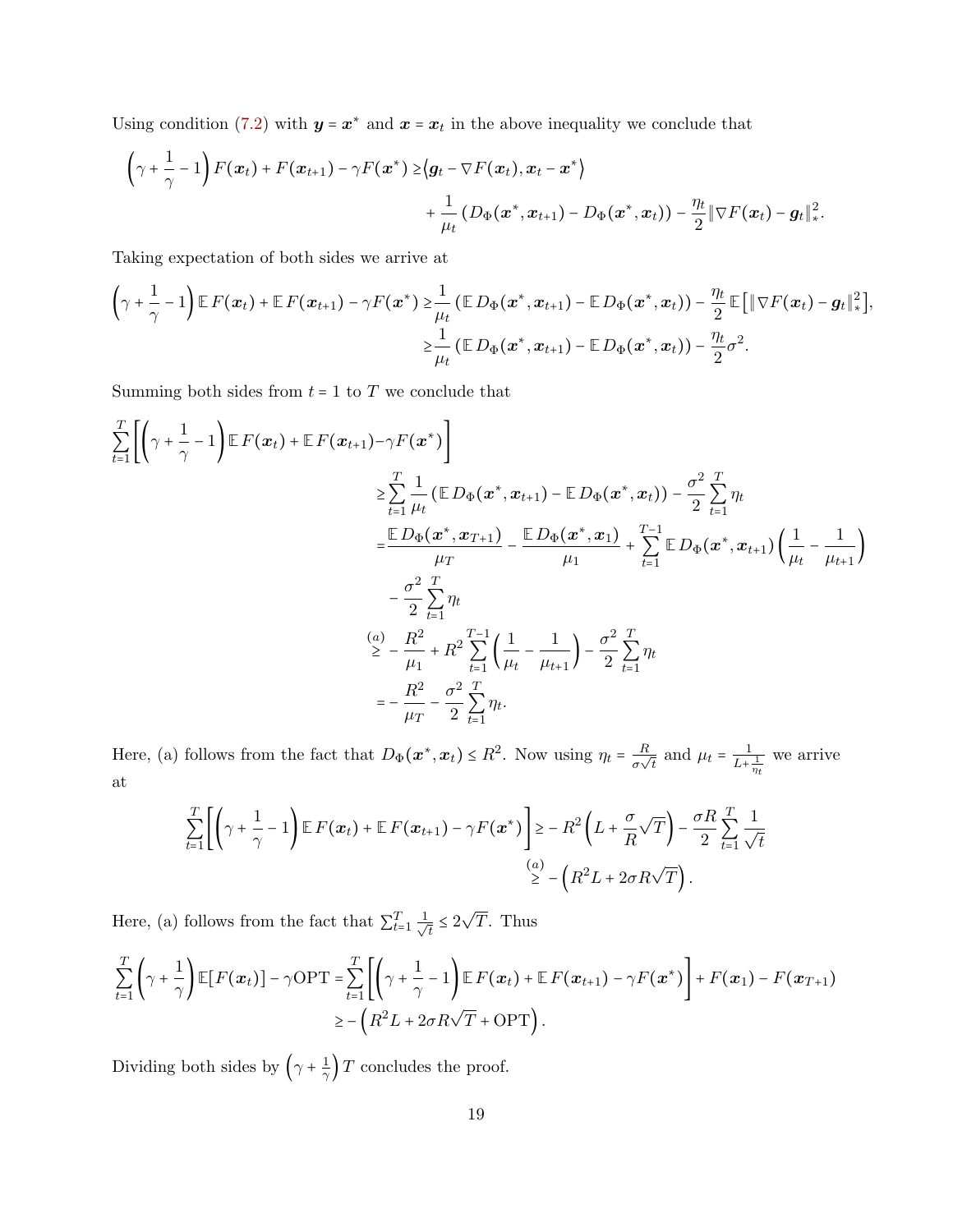# Acknowledgements

This work was done while the authors were visiting the Simon's Institute for the Theory of Computing. The authors would like to thank Jeff Bilmes, Volkan Cevher, Maryam Fazel, Mohammad-Reza Karimi, Andreas Krause, Mario Lucic, and Andrea Montanari for helpful discussions.

# References

- <span id="page-19-0"></span>[1] D. Kempe, J. Kleinberg, and E. Tardos. Maximizing the spread of influence through a social network. In KDD, 2003.
- <span id="page-19-1"></span>[2] A. Das and D. Kempe. Submodular meets spectral: Greedy algorithms for subset selection, sparse approximation and dictionary selection. ICML, 2011.
- <span id="page-19-2"></span>[3] J. Leskovec, A. Krause, C. Guestrin, C. Faloutsos, J. Van Briesen, and N. Glance. Cost-effective outbreak detection in networks. In KDD, 2007.
- <span id="page-19-3"></span>[4] R. M. Gomez, J. Leskovec, and A. Krause. Inferring networks of diffusion and influence. In Proceedings of KDD, 2010.
- <span id="page-19-4"></span>[5] C. Guestrin, A. Krause, and A. P. Singh. Near-optimal sensor placements in gaussian processes. In ICML, 2005.
- <span id="page-19-5"></span>[6] K. El-Arini, G. Veda, D. Shahaf, and C. Guestrin. Turning down the noise in the blogosphere. In KDD, 2009.
- <span id="page-19-6"></span>[7] B. Mirzasoleiman, A. Badanidiyuru, and A. Karbasi. Fast constrained submodular maximization: Personalized data summarization. In ICML, 2016.
- <span id="page-19-7"></span>[8] H. Lin and J. Bilmes. A class of submodular functions for document summarization. In Proceedings of Annual Meeting of the Association for Computational Linguistics: Human Language Technologies, 2011.
- <span id="page-19-8"></span>[9] B. Mirzasoleiman, A. Karbasi, R. Sarkar, and A. Krause. Distributed submodular maximization: Identifying representative elements in massive data. In NIPS, 2013.
- <span id="page-19-9"></span>[10] A. Singla, I. Bogunovic, G. Bartok, A. Karbasi, and A. Krause. Near-optimally teaching the crowd to classify. In ICML, 2014.
- <span id="page-19-10"></span>[11] B. Kim, O. Koyejo, and R. Khanna. Examples are not enough, learn to criticize! criticism for interpretability. In NIPS, 2016.
- <span id="page-19-11"></span>[12] J. Djolonga and A. Krause. From map to marginals: Variational inference in bayesian submodular models. In NIPS, 2014.
- <span id="page-19-12"></span>[13] R. Iyer and J. Bilmes. Submodular point processes with applications to machine learning. In Artificial Intelligence and Statistics, 2015.
- <span id="page-19-13"></span>[14] F. Bach. Submodular functions: from discrete to continous domains. arXiv preprint arXiv:1511.00394, 2015.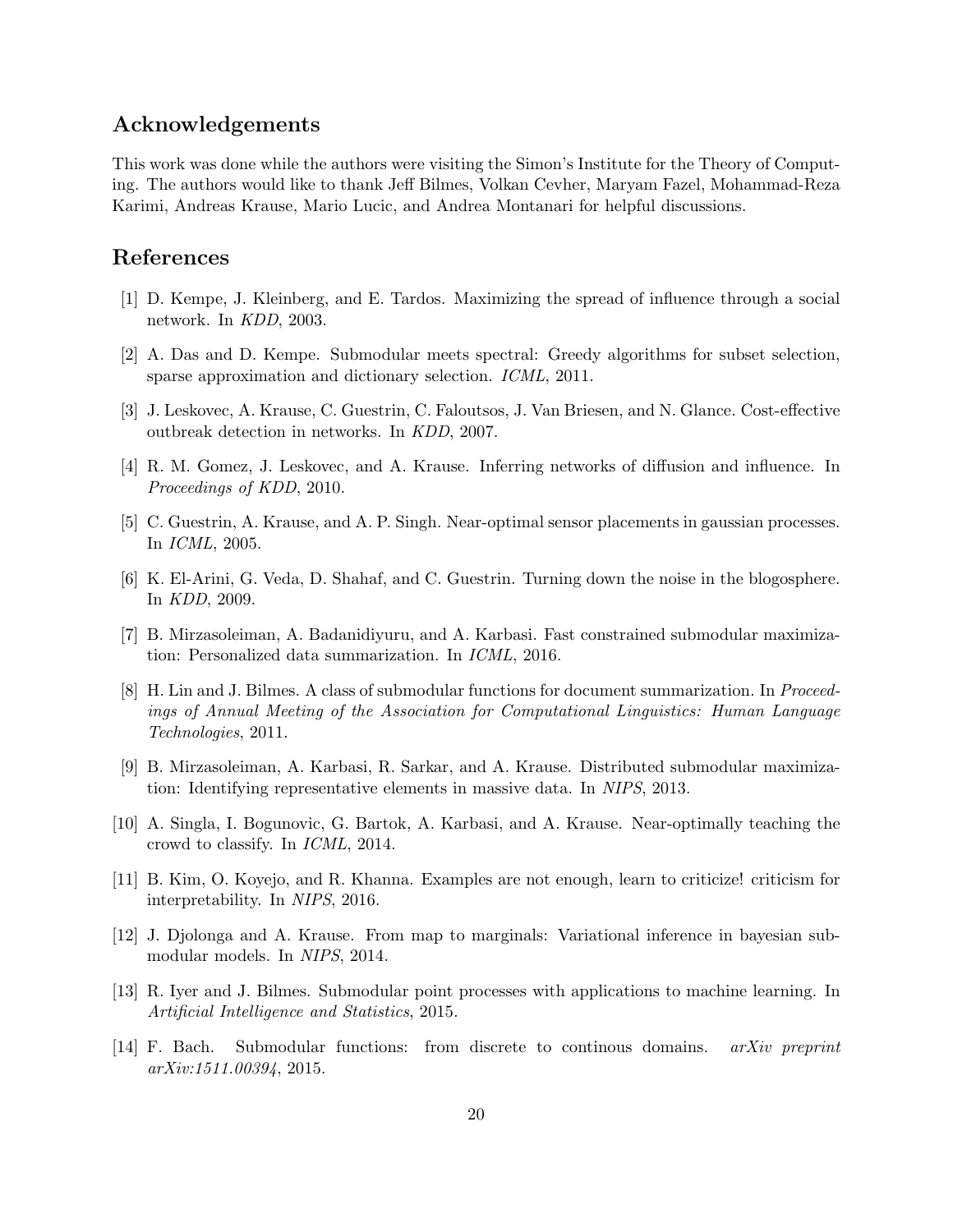- <span id="page-20-0"></span>[15] G. Calinescu, C. Chekuri, M. Pal, and J. Vondrak. Maximizing a submodular set function subject to a matroid constraint. SIAM Journal on Computing, 2011.
- <span id="page-20-1"></span>[16] A. Bian, B. Mirzasoleiman, J. M. Buhmann, and A. Krause. Guaranteed non-convex optimization: Submodular maximization over continuous domains. *arXiv preprint arXiv:1606.05615*, 2016.
- <span id="page-20-2"></span>[17] M. Karimi, M. Lucic, H. Hassani, and A. Krasue. stochastic submodular maximization: The case for coverage functions. 2017.
- <span id="page-20-3"></span>[18] S. A. Stan, M. Zadimoghaddam, A. Krasue, and A. Karbasi. Probabilistic submodular maximization in sub-linear time. ICML, 2017.
- <span id="page-20-4"></span>[19] S. Fujishige. Submodular functions and optimization, volume 58. Annals of Discrete Mathematics, North Holland, Amsterdam, 2nd edition, 2005.
- <span id="page-20-5"></span>[20] T. Soma and Y. Yoshida. A generalization of submodular cover via the diminishing return property on the integer lattice. In NIPS, 2015.
- <span id="page-20-6"></span>[21] C. Chekuri, T. S. Jayram, and J. Vondrak. On multiplicative weight updates for concave and submodular function maximization. In Proceedings of the 2015 Conference on Innovations in Theoretical Computer Science, pages 201–210. ACM, 2015.
- <span id="page-20-7"></span>[22] R. Eghbali and M. Fazel. Designing smoothing functions for improved worst-case competitive ratio in online optimization. In Advances in Neural Information Processing Systems, pages 3287–3295, 2016.
- <span id="page-20-8"></span>[23] J. Edmonds. Matroids and the greedy algorithm. Mathematical programming, 1(1):127–136, 1971.
- <span id="page-20-9"></span>[24] László Lovász. Submodular functions and convexity. In Mathematical Programming The State of the Art, pages 235–257. Springer, 1983.
- <span id="page-20-14"></span>[25] D. Chakrabarty, Y. T. Lee, Sidford A., and S. C. W. Wong. Subquadratic submodular function minimization. In STOC, 2017.
- <span id="page-20-10"></span>[26] C. Chekuri, J. Vondrák, and R.s Zenklusen. Submodular function maximization via the multilinear relaxation and contention resolution schemes. In Proceedings of the 43rd ACM Symposium on Theory of Computing (STOC), 2011.
- <span id="page-20-11"></span>[27] T. Soma, N. Kakimura, K. Inaba, and K. Kawarabayashi. Optimal budget allocation: Theoretical guarantee and efficient algorithm. In ICML, 2014.
- <span id="page-20-12"></span>[28] C. Gottschalk and B. Peis. Submodular function maximization on the bounded integer lattice. In International Workshop on Approximation and Online Algorithms, 2015.
- <span id="page-20-13"></span>[29] A. Ene and H. L. Nguyen. A reduction for optimizing lattice submodular functions with diminishing returns. *arXiv preprint arXiv:1606.08362*, 2016.
- <span id="page-20-15"></span>[30] Yurii Nesterov. Introductory lectures on convex optimization: A basic course, volume 87. Springer Science & Business Media, 2013.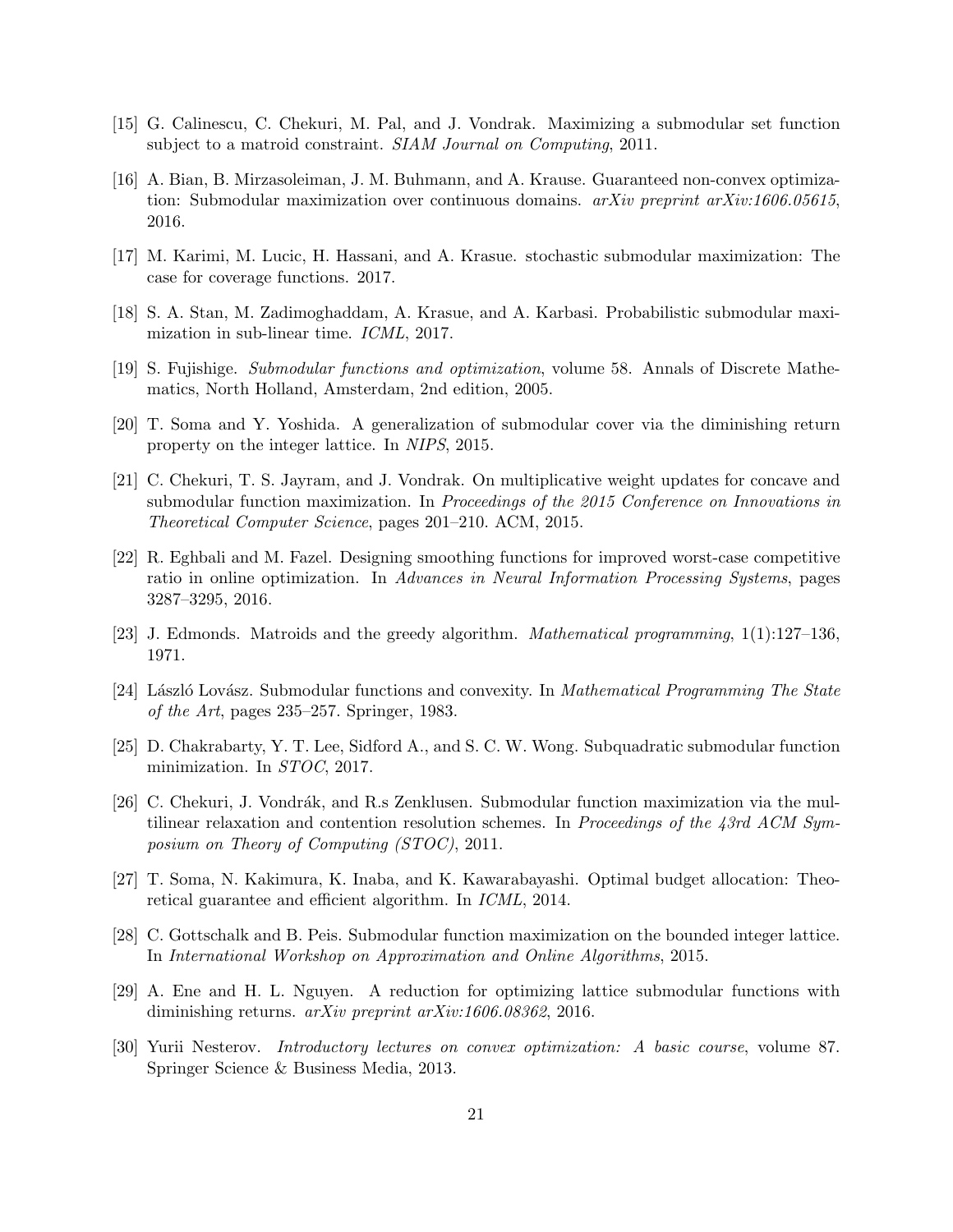- <span id="page-21-0"></span>[31] J. Vondrak, C. Chekuri, and R. Zenklusen. Submodular function maximization via the multilinear relaxation and contention resolution schemes. In *Proceedings of the forty-third annual* ACM symposium on Theory of computing, pages 783–792. ACM, 2011.
- <span id="page-21-2"></span>[32] S. Bubeck. Convex optimization: Algorithms and complexity. Foundations and Trends $\circledR$  in Machine Learning, 8(3-4):231–357, 2015.
- <span id="page-21-3"></span>[33] P. Brucker. An  $\mathcal{O}(n)$  algorithm for quadratic knapsack problems. Operations Research Letters, 3(3):163–166, 1984.
- <span id="page-21-4"></span>[34] P. M. Pardalos and N. Kovoor. An algorithm for a singly constrained class of quadratic programs subject to upper and lower bounds. Mathematical Programming, 46(1):321–328, 1990.
- <span id="page-21-5"></span>[35] S. Oymak, B. Recht, and M. Soltanolkotabi. Sharp time–data tradeoffs for linear inverse problems. arXiv preprint arXiv:1507.04793, 2015.
- <span id="page-21-6"></span>[36] M. Soltanolkotabi. Structured signal recovery from quadratic measurements: Breaking sample complexity barriers via nonconvex optimization. arXiv preprint arXiv:1702.06175, 2017.
- <span id="page-21-7"></span>[37] M. Soltanolkotabi. Learning ReLUs via gradient descent. arXiv preprint arXiv:1705.04591, 2017.

# <span id="page-21-1"></span>A A DR-Submodular Function that Attains  $\text{OPT}/2 + \epsilon$  on a local maximum

We first define a (coverage) submodular set function  $f: 2^V \to \mathbb{R}_+$  and then show that the multilinear extension of f has the desired property. Let  $V = \{1, 2, ..., 2k + 1\}$ . We consider the following subsets of V: For  $i \in \{1, 2, ..., k\}$  let  $S_i = \{i, 2k + 1\}$ , for  $i \in \{k + 1, ..., 2k\}$  define  $S_i = \{i\}$ , and finally let  $S_{2k+1} = \{1, ..., k\} \cup \{2k+1\}$ . The submodular set function  $f: 2^V \to \mathbb{R}_+$  is then defined as  $f(A) = |\cup_{i \in A} S_i|$  for  $A \subseteq V$ . It is not hard to show that f is monotone and submodular (f is a coverage function). Let  $F: [0,1]^{2k+1} \to \mathbb{R}_+$  be the multilinear extension of f. We can write

$$
F(\boldsymbol{x}) = \sum_{A \in V} f(A) \prod_{i \in A} x_i \prod_{i \notin A} (1 - x_i)
$$
  
=  $k + 1 - (1 - x_{2k+1}) \prod_{i=1}^{k} (1 - x_i) - (1 - x_{2k+1})(k - \sum_{i=1}^{k} x_i) + \sum_{i=k+1}^{2k} x_i$ 

Now, define  $\mathcal{K} = {\mathbf{x} \in [0, 1]^{2k+1} : \sum_{i=1}^{2k+1} x_i = k}.$  We claim that  $\mathbf{x}_{\text{loc}} = {\mathbf{x} \in [0, 1]^{2k+1}}$  $\frac{k}{\sqrt{2\pi}$  $1, 1, \ldots, 1, 0, 0, \ldots, 0$  is a local maximum. To see this, we have  $\nabla F(\boldsymbol{x}_{\text{loc}})$  = (  $2k$  $\overline{\phantom{a}}$ 1, 1…, 1, 0). As a result, for any  $y \in \mathcal{K}$ :

$$
\langle \nabla F(\boldsymbol{x}_{\text{loc}}), y - \boldsymbol{x}_{\text{loc}} \rangle = \sum_{i=1}^{2k} y_i - k \leq 0.
$$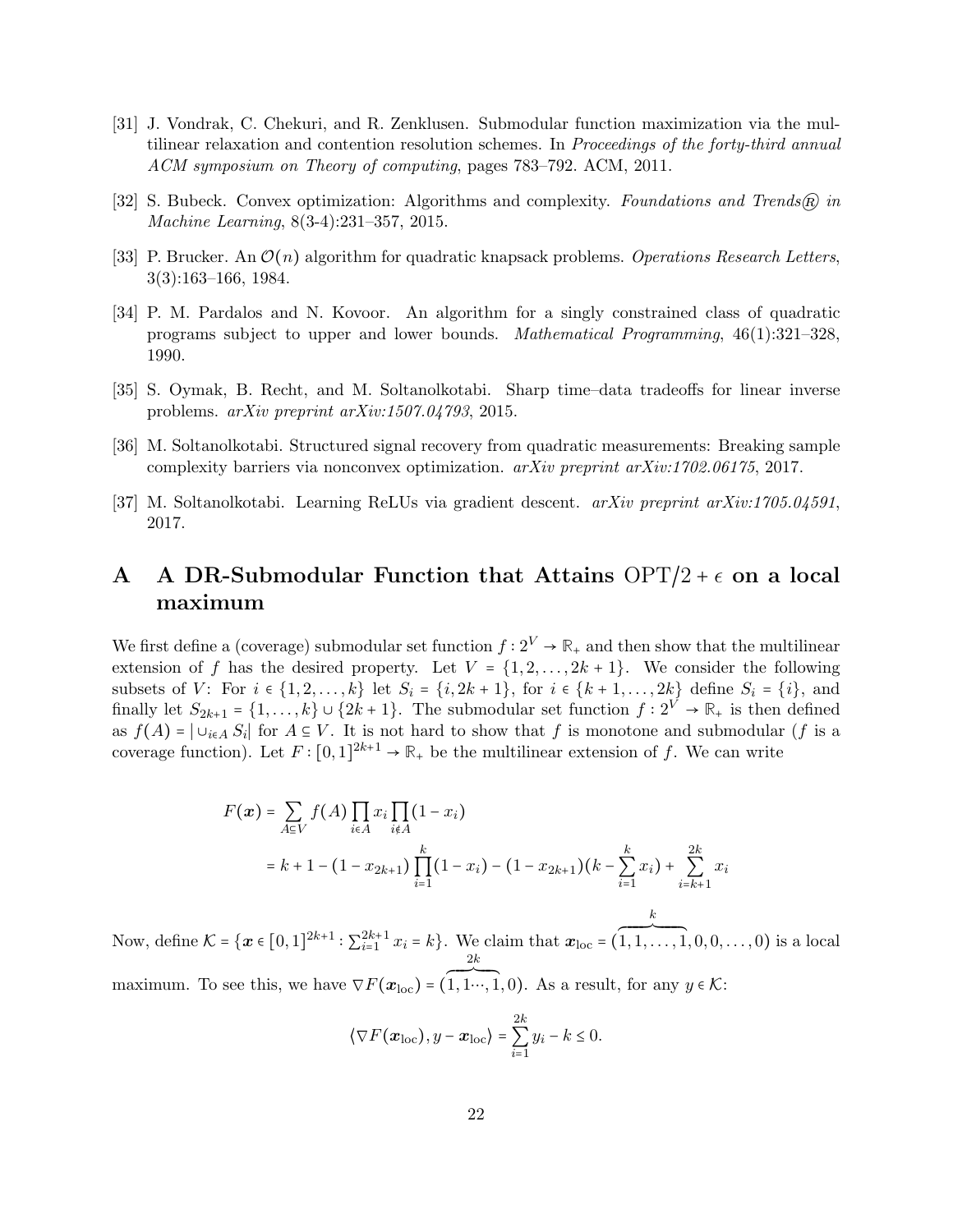As a result,  $x_{\text{loc}}$  is a stationary point. It remains to show that in a sufficiently small neighborhood of  $x_{\text{loc}}$  inside K,  $x_{\text{loc}}$  becomes the maximizer of F. Note that  $F(x_{\text{loc}}) = k + 1$ . Consider a point

<span id="page-22-1"></span>
$$
y = (1 - \epsilon_1, \cdots, 1 - \epsilon_k, \epsilon_{k+1}, \epsilon_{k+2}, \cdots, \epsilon_{2k+1}), \text{ where } \epsilon_i \in [0, \epsilon] \text{ and } \sum_{i=1}^k \epsilon_i = \sum_{j=k}^{2k+1} \epsilon_j. \tag{A.1}
$$

It is easy to see that  $y \in \mathcal{K}$ . We have

$$
F(y) - F(\boldsymbol{x}_{\text{loc}}) = \sum_{j=k+1}^{2k} \epsilon_j - (1 - \epsilon_{2k+1}) \prod_{i=1}^{k} \epsilon_i - (1 - \epsilon_{2k+1})(k - \sum_{i=1}^{k} (1 - \epsilon_i))
$$
  
= 
$$
\sum_{i=1}^{k} \epsilon_i - \epsilon_{2k+1} - (1 - \epsilon_{2k+1}) (\prod_{i=1}^{k} \epsilon_i + \sum_{i=1}^{k} \epsilon_i)
$$
  

$$
\leq \epsilon_{2k+1} (\sum_{i=1}^{k} \epsilon_i - 1)
$$
  

$$
\leq \epsilon_{2k+1} (k\epsilon - 1)
$$

Thus, by choosing  $\epsilon \leq 1/k$ , we conclude that any y with form as in  $(A.1)$  has a lower function value than  $x_{\text{loc}}$ . This proves that  $x_{\text{loc}}$  is a local maximum. Now, consider the vector  $x^* = (0, 0, \dots, 0, 1, 1, \dots, 1)$  $k+1$ 

1, 1, …, 1). We have  $F(\mathbf{x}_{\text{loc}})/F(\mathbf{x}^*) = 1/2 + 1/(2k)$ . As a result, by considering a large enough k, the value of F at the local maximum  $x_{\text{loc}}$  becomes  $\text{OPT}/2 + \epsilon$ .

# <span id="page-22-0"></span>B An Example for Deficiency of the Frank-Wolfe Type Algorithm of [\[16\]](#page-20-1) in the Stochastic Setting

Assume we want to maximize a DR-Submodular function  $F$  over a convex set  $K$ . Assume further that  $0 \in \mathcal{K}$ . The Frank-Wolfe Type algorithm discussed in [\[16\]](#page-20-1) can be briefly stated as follows (note that for simplicity we let  $\alpha = 1$  and  $\delta = 0$ , see Algorithm 1 in [\[16\]](#page-20-1)): Fix a (large) number T as the total number of iterations, let  $x_0 = 0$  and for  $t < T$  do:

<span id="page-22-2"></span>
$$
\boldsymbol{x}_{t+1} = x_t + \frac{1}{T} \underset{v \in \mathcal{K}}{\arg \max} \langle v, \nabla F(\boldsymbol{x}_t) \rangle. \tag{B.1}
$$

When we have access to the gradients  $\nabla F(x_t)$ , it is shown in [\[16\]](#page-20-1) that this algorithm achieves  $F(x_T) \geq (1-1/e)$  OPT for large T. Assume now that we have only access to  $g_t$  which is an unbiased estimator of  $\nabla F(x_t)$ . A simple stochastic version of the above algorithm would be to replace the gradient term  $\nabla F(x_t)$  in [\(B.1\)](#page-22-2) with  $g_t$ . Here, we provide a simple example to show that this stochastic version can perform arbitrary poorly. Fix an integer n and consider  $n-1$ functions  $F_i: [0,1]^n \to \mathbb{R}_+$ ,  $i \in \{1, \dots, n-1\}$ , defined as  $F_i(x) = \sum_{j=1}^n m_{i,j} x_j$ . We further let  $m_{i,i} = 1$ ,  $m_{i,n} = 1/2$ , and the rest of  $m_{i,j}$ 's are 0. Finally we let  $F(x) = \mathbb{E}_{i \sim U}[F_i(x)]$ , where U is assumed to be the uniform distribution over  $\{1, \dots, n-1\}$ . We want to maximize F over the polytope  $\mathcal{K} = \{x : \sum_{i=1}^n x_i \leq 1; x_i \geq 0\}.$ 

Assume now that instead of  $\nabla F(x)$  we have access to an unbiased estimator  $\nabla F_i(x)$  where  $i \sim U$ . Note that  $\nabla F_i(x) = (m_{i,1}, m_{i,2}, \dots, m_{i,n})$ . As a result, for  $i \in \{1, \dots, n-1\}$  we obtain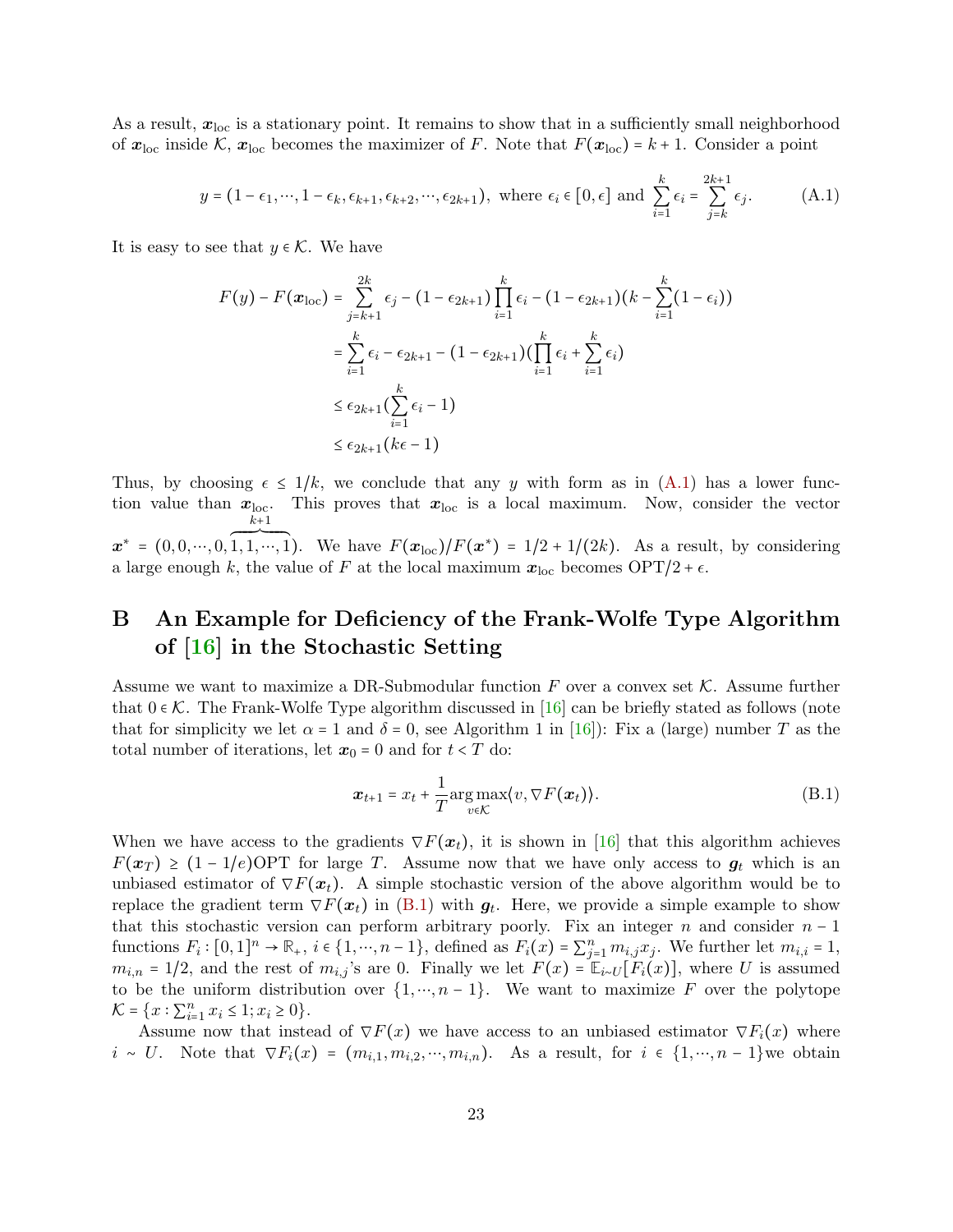$\arg \max_{v \in \mathcal{K}} \langle \nabla F_i(x), v \rangle = e_i$ , where  $e_i$  is the vector that has 1 at position i and 0 elsewhere. Interestingly for this example, the stochastic Frank-Wolf algorithm never makes any progress on the  $n-th$  coordinate and  $x_t$  will always take 0 on the n-th coordinate. As a result, it is easy to see that for large T the algorithm will end up at  $x_{\infty} = (1/(n-1), 1/(n-1), \dots, 1/(n-1), 0)$ . However, we have  $\mathbf{x}^* = (0, 0, \dots, 0, 1)$  and  $F(\mathbf{x}_{\infty})/F(\mathbf{x}^*) = 2/(n-1)$  which can become arbitrarily small with  $n$ .

Let us briefly explain why conditional gradient methods do not easily admit stochastic variants. The main bottleneck is in the update step of the continuous greedy algorithm (FW). As stated above, in each iteration, FW finds a point in the constraint set  $K$  which has the highest inner product with the gradient and then uses this vector in order to update the current position. However, this step is not very robust to the noise. More precisely, if instead of the gradient of  $F$  we plug into the arg max a noisy (and unbiased) version of the gradient, the outcome may be far from  $v_t$ . In other words, expectation and arg max are not interchangeable. It is easy to see that the above example extends to FW with any fixed natch size (i.e. when gradient is approximated by averaging a fixed number of i.i.d. samples).

# <span id="page-23-0"></span>C DR-submodular Functions with Large Smoothness Parameter in  $\ell_2$  But Reasonable Smoothness Parameter in  $\ell_1$

Consider a submodular set function  $f: 2^V \to \mathbb{R}$  and denote its mulilinear extension by  $F: [0,1]^n \to$  $\mathbb{R}_+$  (we also let  $n \triangleq |V|$ ). Let us first investigate how smooth is F under the  $\ell_2$  norm. At  $\mathbf{x} = \mathbf{0}$  we have  $[\nabla^2 F(0)]_{i,j} = f(\{i,j\}) - f(\{i\})$ . Thus, for  $\mathbf{y} = (1, 1, \dots, 1)/\sqrt{n}$  with  $\|\mathbf{y}\|_{\ell_2} = 1$  we have  $|y^T \nabla^2 F(\mathbf{0})y| = 1/n \sum_{i,j} (f(\{i\}) + f(\{j\}) - f(\{i,j\})).$  One can easily construct a function f such that this sum takes value  $O(n)$  (also many functions in practice have this property). As a result, F can be  $O(n)$ -smooth. However, F may become reasonably smooth in  $\ell_1$  norm (with smoothness parameter that is independent of the dimension).

**Lemma C.1** For a monotone submodular function f, let  $m_f$  its denote maximum singleton value of f by m, i.e.,  $m_f \triangleq \max_{j \in V} f(\{j\})$ . Then, the multilinear extension F is  $m_f$ -smooth under the  $\ell_1$ norm.

Before proving the lemma, let us remark that in many practical applications, the value of  $m_f$  is not so large (see for example the movie recommendation setting of Section [5](#page-9-0) where  $m_f$  is less than the maximum possible rating).

**Proof** At any point  $x \in [0,1]^n$ , the Hessian of F, denoted by  $\nabla^2 F(x)$ , has the following property  $(see [15]):$  $(see [15]):$  $(see [15]):$ 

$$
\begin{aligned} \n\left[\nabla^2 F(\boldsymbol{x})\right]_{i,j} &= \frac{\partial^2 F(\boldsymbol{x})}{\partial x_i \partial x_j} \\ \n&= F(\boldsymbol{x}; x_i, x_j \leftarrow 1) + F(\boldsymbol{x}; x_i, x_j \leftarrow 0) - F(\boldsymbol{x}; x_i \leftarrow 1, x_j \leftarrow 0) - F(\boldsymbol{x}; x_i \leftarrow 0, x_j \leftarrow 1) \\ \n&\geq -\max\{f(\{i\}), f(\{j\})\} &\geq -m_f, \n\end{aligned}
$$

<span id="page-23-1"></span>where for example by  $(x; x_i, x_j \leftarrow 1)$  we mean a vector which has value 1 on its *i*-th and *j*-th coordinate and is equal to  $x$  elsewhere. Also, (a) is a direct consequence of the submodularity of f. As a result, each element of the Hessian is negative but greater  $-m$  and for any vector  $y \in \mathbb{R}^n$ we have  $|\mathbf{y}^T \nabla^2 F(\mathbf{x})\mathbf{y}| \leq m_f ||\mathbf{y}||_{\ell_1}^2$ . Hence, F is  $m_f$ -smooth under the  $\ell_1$  norm.